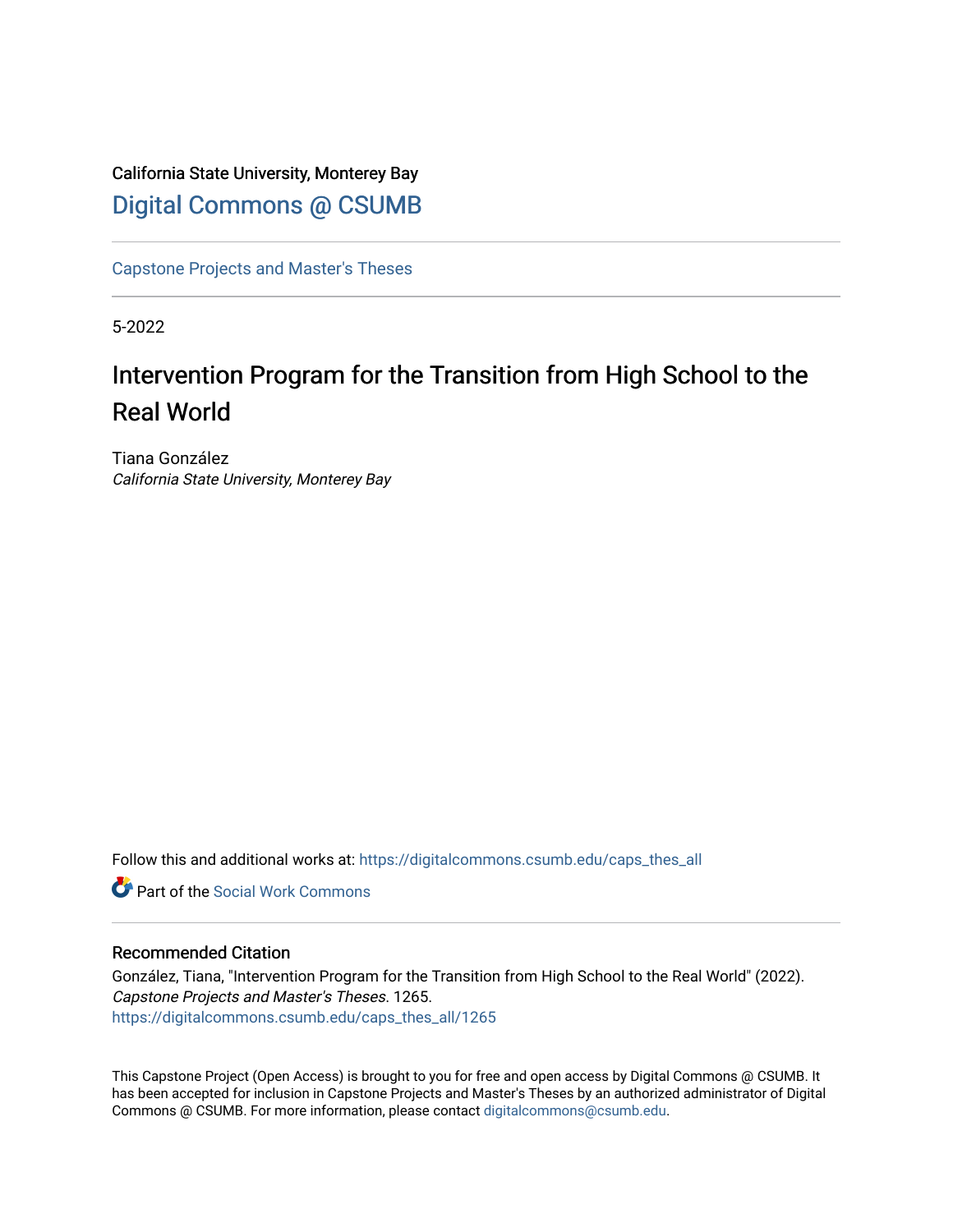#### **Intervention Program for the Transition from High School to the Real World**

Tiana Gonzalez

Learning for Life Charter School -- Sergio Paredes

Collaborative Health & Human Services

Department of Health, Human Services and Public Policy

California State University Monterey Bay

May 4th, 2022

#### **Author Note**

Tiana Gonzalez, Department of Health Human Services and Public Policy, California State University Monterey Bay. This research was supported by Learning for Life Charter School. Correspondence concerning this article should be addressed to Tiana Gonzalez, California State University Monterey Bay, 100 Campus Center, Seaside, CA, 93955. Contact: tigonzalez@csumb.edu.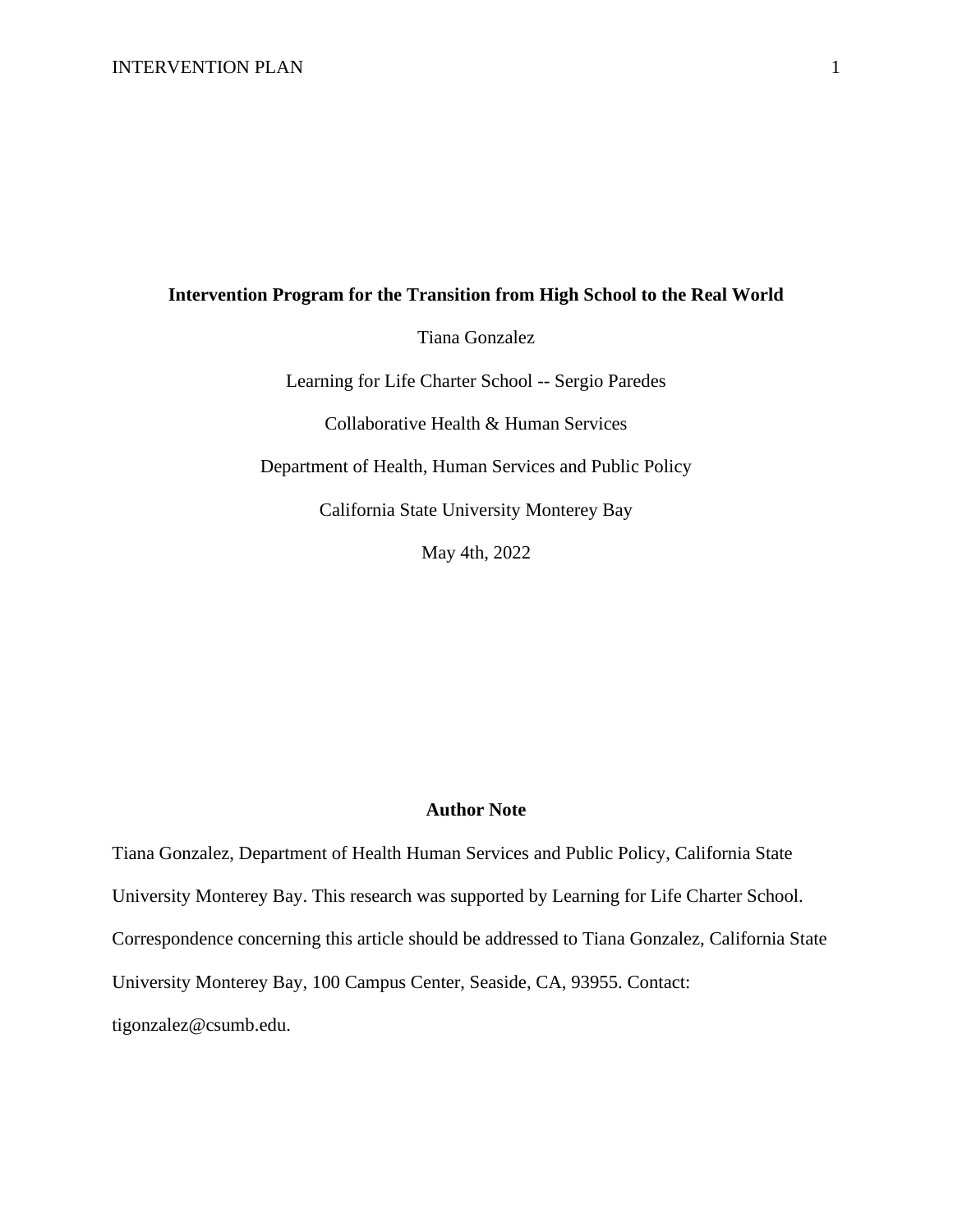#### **Abstract**

An evidence-based argument shows that early post-graduation planning plays a vital role in a student's transition into life after high school; therefore, establishing a comprehensive plan while in high school is crucial to stability and success. The capstone project, Adopt a Senior, was implemented at Learning for Life Charter School (LFLCS), an alternative school serving at-risk youth grades 7-12 in Monterey, San Benito, and Santa Cruz counties. The Adopt a Senior project is intended to provide LFLCS seniors with support, guidance, and assistance to prepare for graduation and transition into life after high school. As of the 2021-22 academic year, LFLCS had 50 seniors enrolled. Of the 50 students, 24 (48%) participated in the Adopt a Senior program, and 18 (36%) identified a post-graduation plan. Therefore, it is recommended that LFLCS continue implementing the Adopt A Senior program, with changes to increase student participation and interaction.

*Keywords:* at-risk youth, school social work, high school, alternative school, postgraduation preparedness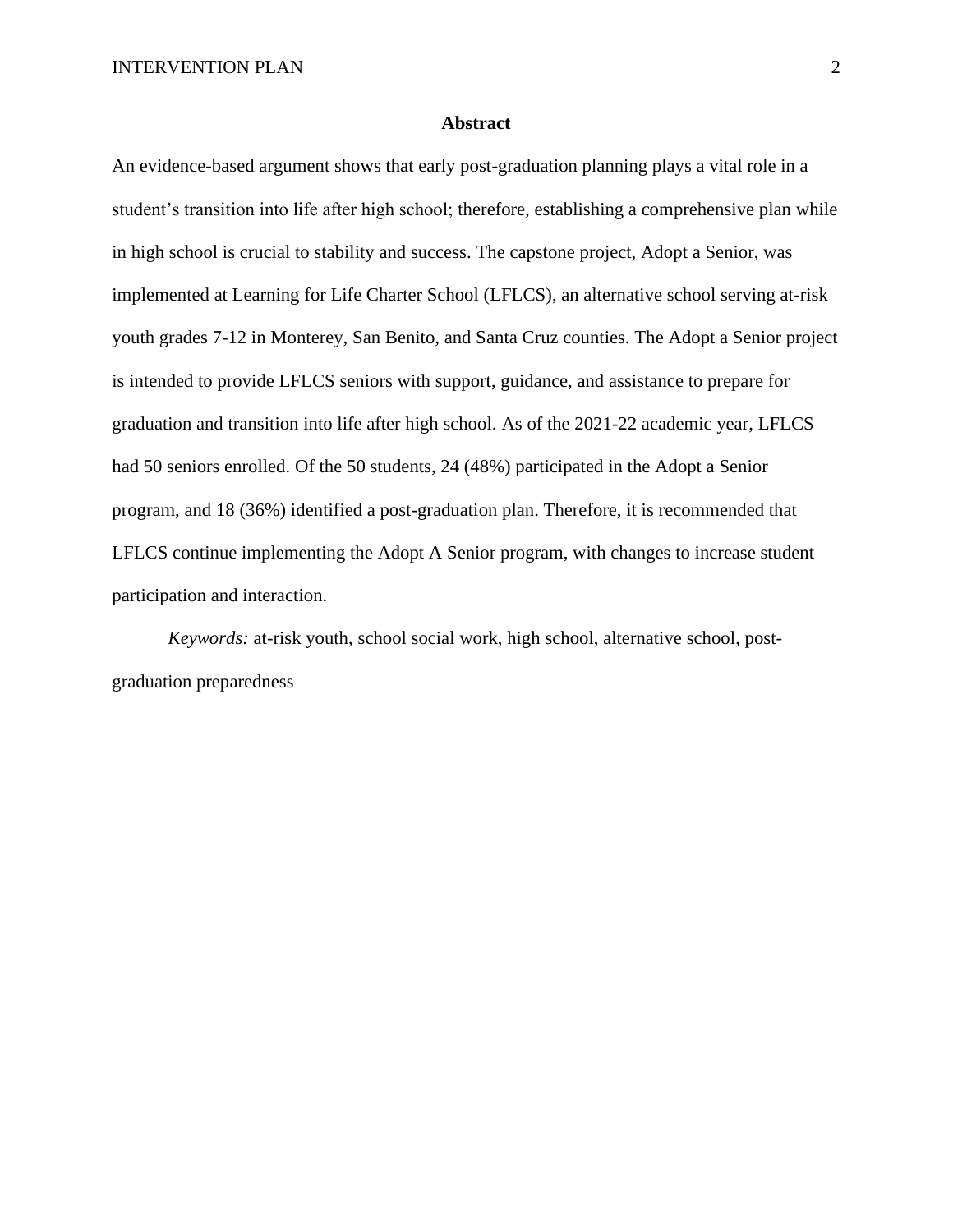#### **Agency and Communities Served**

Learning for Life Charter School (LFLCS), founded in 2001, is an alternative public charter school with the mission of educating at-risk students in grades 7 to 12. LFLCS employs a trauma-informed care approach to education and learning. Additionally, LFLCS is a  $501(c)(3)$ non-profit organization; however, due to being a public charter school, they also receive ongoing funding via the "LCFF Supplemental and Concentration Grants; Federal Titles I, II, IV, & V funds; Lottery & Restricted Lottery funds, State Special Education funds, Federal Special Education funds" (LFLCS, 2021, p. 6 )

The community served by Learning for Life Charter School is primarily based in Monterey, Santa Cruz, and San Benito school districts (LFLCS, n.d. -a). As previously stated, LFLCS initially opened for students who were at risk of dropping out or had already dropped out; however, they currently serve other at-risk students. LFLCS serves families and students that are unhoused, experiencing food insecurity, low income, and foster youth (LFLCS, 2021, p. 1).

#### **Problem Description**

#### **Problem Definition**

Currently, LFLCS does not have a program or service that supports graduating seniors for life past their secondary education (LFLCS, n.d. -b). Moreover, LFLCS seniors are not receiving sufficient support to increase preparedness for life after graduation through guidance, assistance, and support as they transition from high school to the "real world." The lack of preparedness for life after high school can contribute to significant hindrances to the economic and educational opportunities held by LFLCS seniors (Bangser, 2008).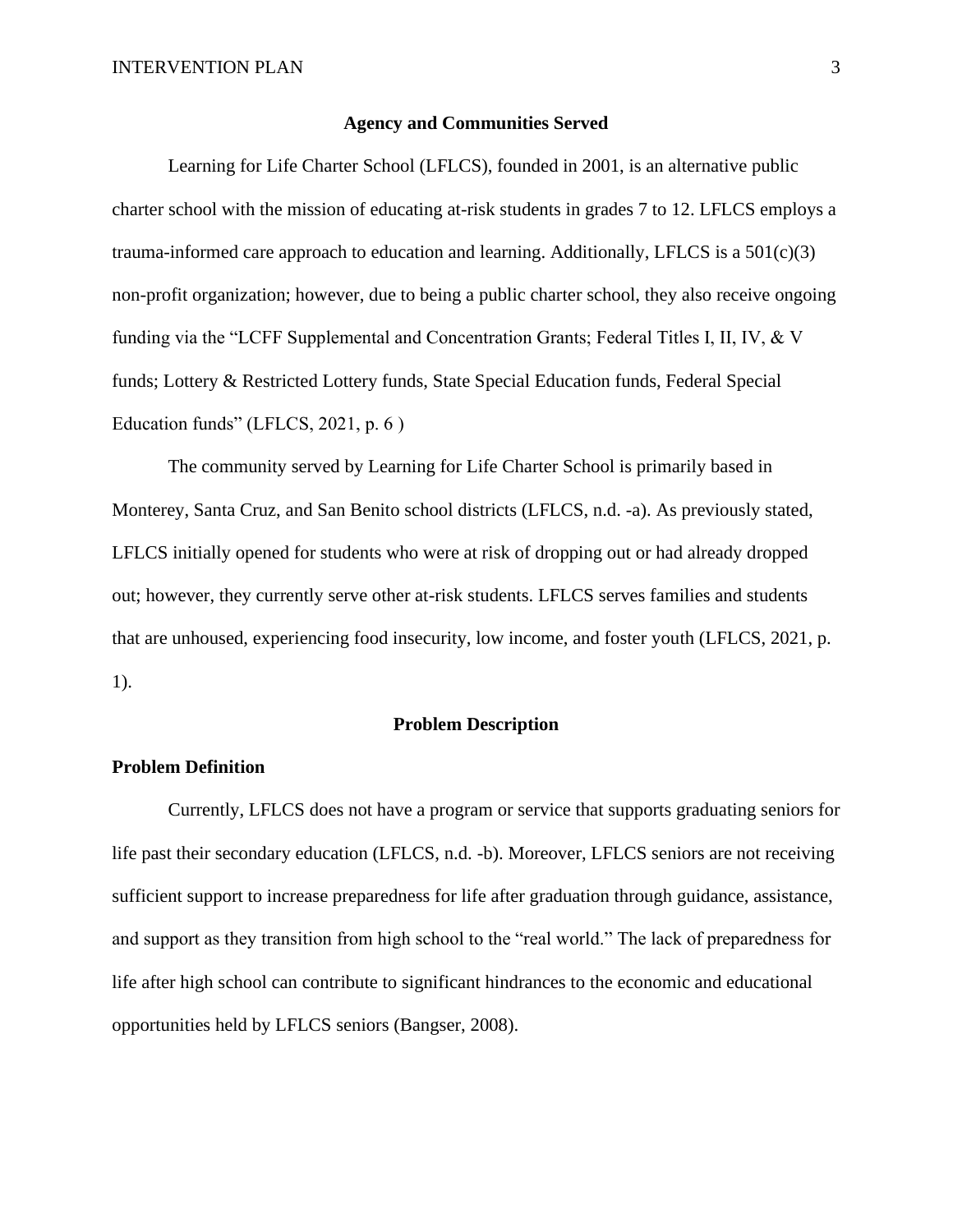Contributing to this problem are the following factors: lack of student engagement, limited focus and knowledge on diverse post-graduation paths, lack of programs directed at preparing graduating seniors, and low graduation rates. If not addressed, this problem can consequently result in post-secondary education failure, low-paying jobs, and ultimately, unemployment.

#### **Contributing Factors**

#### *Lack of Student Engagement*

Because Learning for Life Charter School is an alternative school that employs an independent-study modality, maintaining student attendance and engagement is a significant challenge. Learning for Life Charter School reported that, during the 2019-2020 academic year, attendance rates were at 85%, and chronic absenteeism rates were at 45.5% (LFLCS, 2020). The rate of student absenteeism significantly impacts the efficacy of any supportive services provided by LFLCS.

#### *Low Graduation Rates*

In the 2020-2021 academic year, the California Department of Education reported that Learning for Life Charter School's senior cohort of 58 students, only 43 students graduated (California Department of Education, n.d.). That is to say, the percentage of graduating LFLCS seniors was at a rate of 74.1%, which is lower than that of Monterey Peninsula Unified School District's overall cohort graduation rate of 92.2% (California Department of Education, n.d.). Moreover, according to the California Department of Education (n.d), of the 43 graduating students, none met the CSU or UC enrollment requirements.

#### *Limited Focus on Post-graduation Preparedness*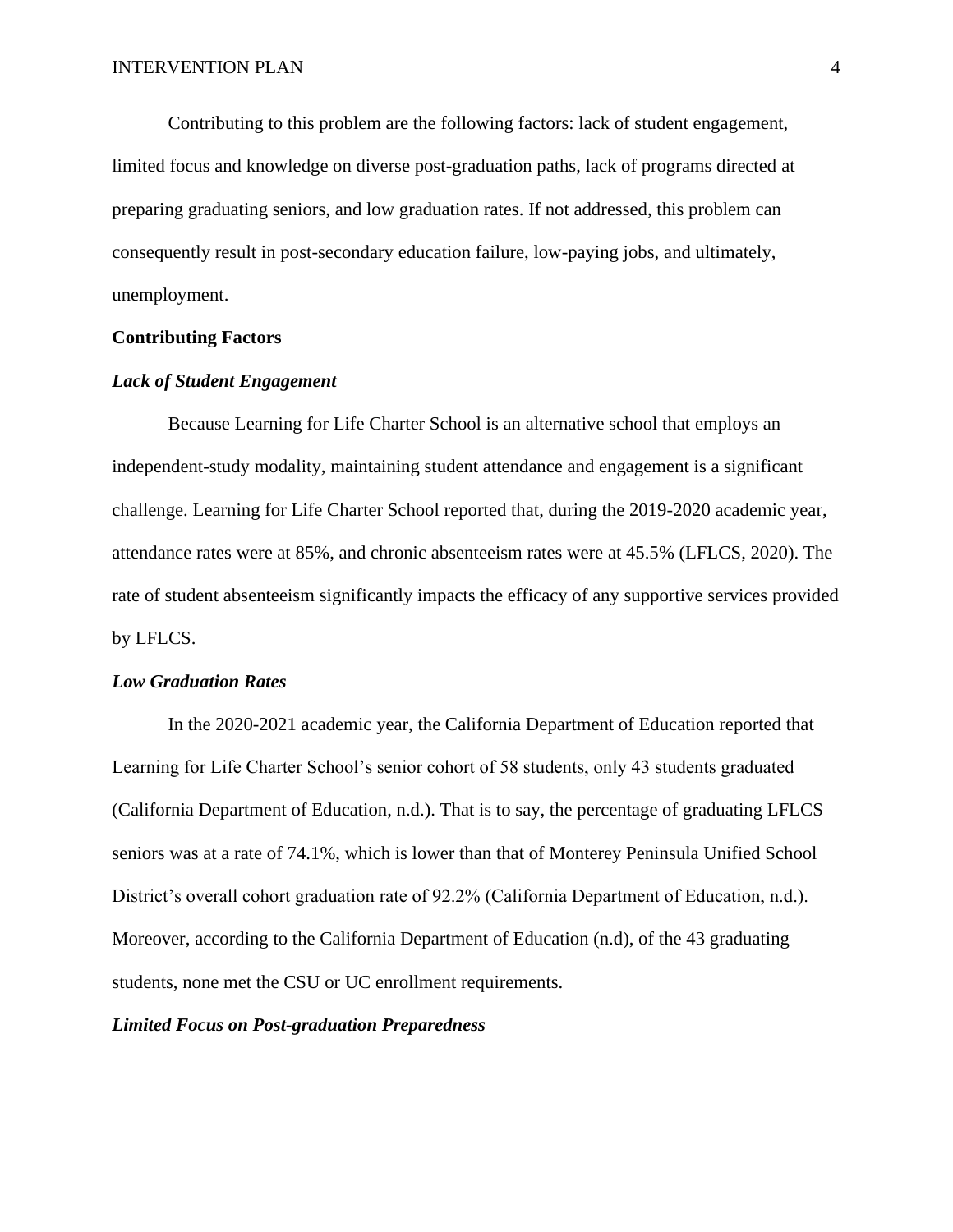There are no specific services or programs to aid LFLCS high school seniors with postgraduation readiness (LFLCS, n.d, *Support*). Instead, LFLCS is primarily focused on providing the students with a trauma-informed care approach to education in an effort to lead them to graduation successfully. According to Wyatt et al. (2014), there is a positive relationship between preparative engagement in high school and post-secondary success. If an LFLCS senior's selected post-graduation plan is enrolling in community college, attending a four-year university, enrolling in a trade school, or entering the workforce, working to establish a comprehensive plan is crucial. A lack of preparation before graduation can negatively impact the feasibility and success of their selected pathway.

#### **Consequences**

#### *Low Post-Secondary Educational Attainment*

High school students' in-school experiences often do not prepare them for the rigor of post-secondary education. According to Bangser (2008), a sizable number of high school students enter post-secondary education needing to complete remedial courses due to inadequate academic preparation and a lack of applicable skills to aid them in succeeding. LFLCS currently reports that only a small percentage of graduated seniors have met the CSU/UC matriculation standards. As the standard of academic success notably increases and becomes more demanding in post-secondary education, it can become increasingly difficult for students to maintain enrollment (Bangser, 2008).

#### *Limited Career Advancement and Low-Paying Jobs*

There is a significant relationship between school failure, poverty, and low-paying jobs (Christle et al., 2007). Lack of post-graduation readiness has a meaningful impact on career obtainability, wage rate, and job-advancement opportunities. Moreover, Gabe et al. (2019)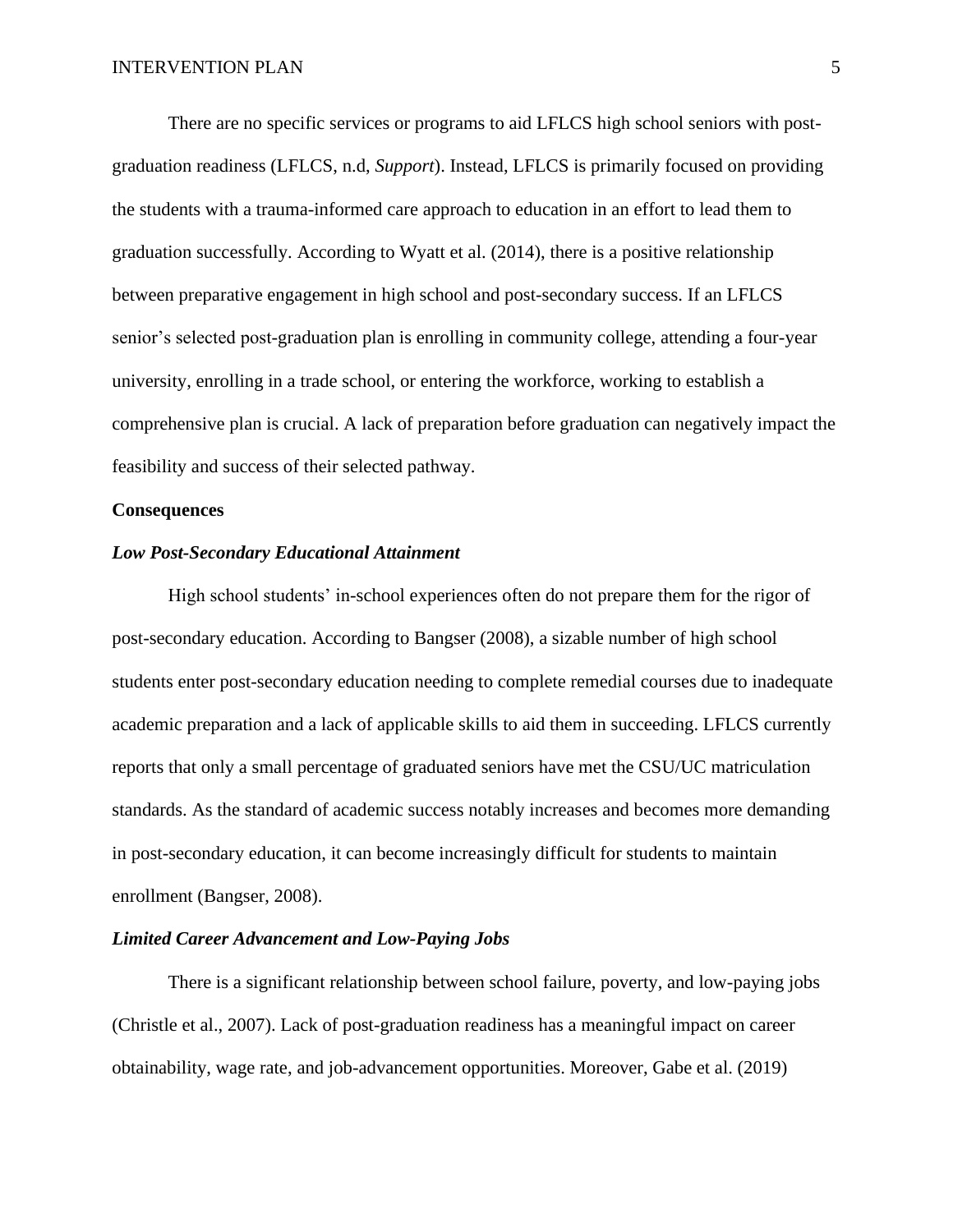reported that only 5% of low-wage workers were able to transition to "higher-quality jobs." Typically, those working low-wage jobs will remain in said position or move to another lowpaying position with little to no upward mobility. Furthermore, due to additional factors such as high-turnover rates, minimal benefits, and lack of job protection, low-wage positions substantially correlate to unemployment rates (Gabe et al., 2019).

#### *Unemployment*

Ultimately, if the areas of post-graduation preparedness and post-secondary educational attainment are not addressed, graduating high school seniors have a higher chance of being unemployed. According to Torpey (2021), those with only a high school diploma report an unemployment rate of 9%. That is significantly higher than those with any type of postsecondary education. If recently graduated students do not acquire a job after completing high school, future employment endeavors may be impaired.

#### **Problem Model**

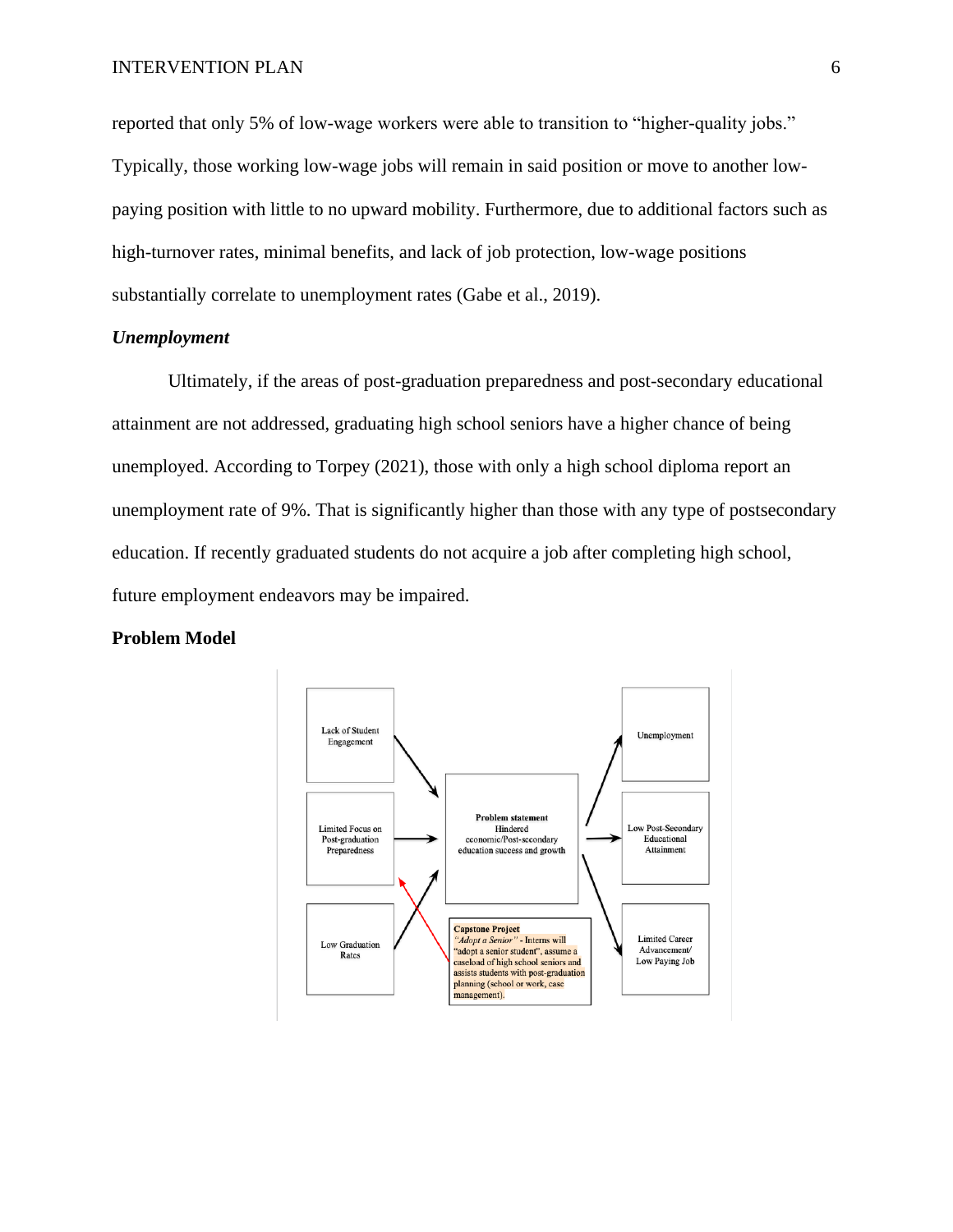#### **Capstone Project Description and Justification**

#### **Project Description**

Adopt A Senior is an intervention program implemented at Learning For Life Charter School. Again, the program aims to assist, guide, and support high school seniors plan and prepare for the transition into the real world after graduation. Participants of the program included LFLCS staff, university-level interns, and the students themselves. Of the LFLCS staff, Sergio Paredes (school social worker) and Dr. Sarah Pennington (academic counselor) supervised the Adopt A Senior Program. Additionally, Collaborative Health and Human Services interns, Melisa García and Marissa Sareñana were vital participants in the program and collaborated to develop and implement Adopt a Senior. Each social work intern was allocated a caseload of 16 to 17 LFLCS seniors. As long as it remained within the parameters set in the program guidelines, each social work intern had the independence to work with their student caseload as they determined.

#### **Project Justification**

Previous to the implementation of the Adopt A Senior program, LFLCS did not have a program or support service in place that specifically focused on advising and aiding students through their senior year. The Adopt a Senior project is intended to provide LFLCS seniors with support, guidance, and assistance to prepare for graduation and transition into life after high school. Through this program, seniors were assigned ("adopted") by an LFLCS (CHHS) intern. The intern then assisted and supported the seniors in developing a post-graduation plan and guided them in successfully attaining that plan.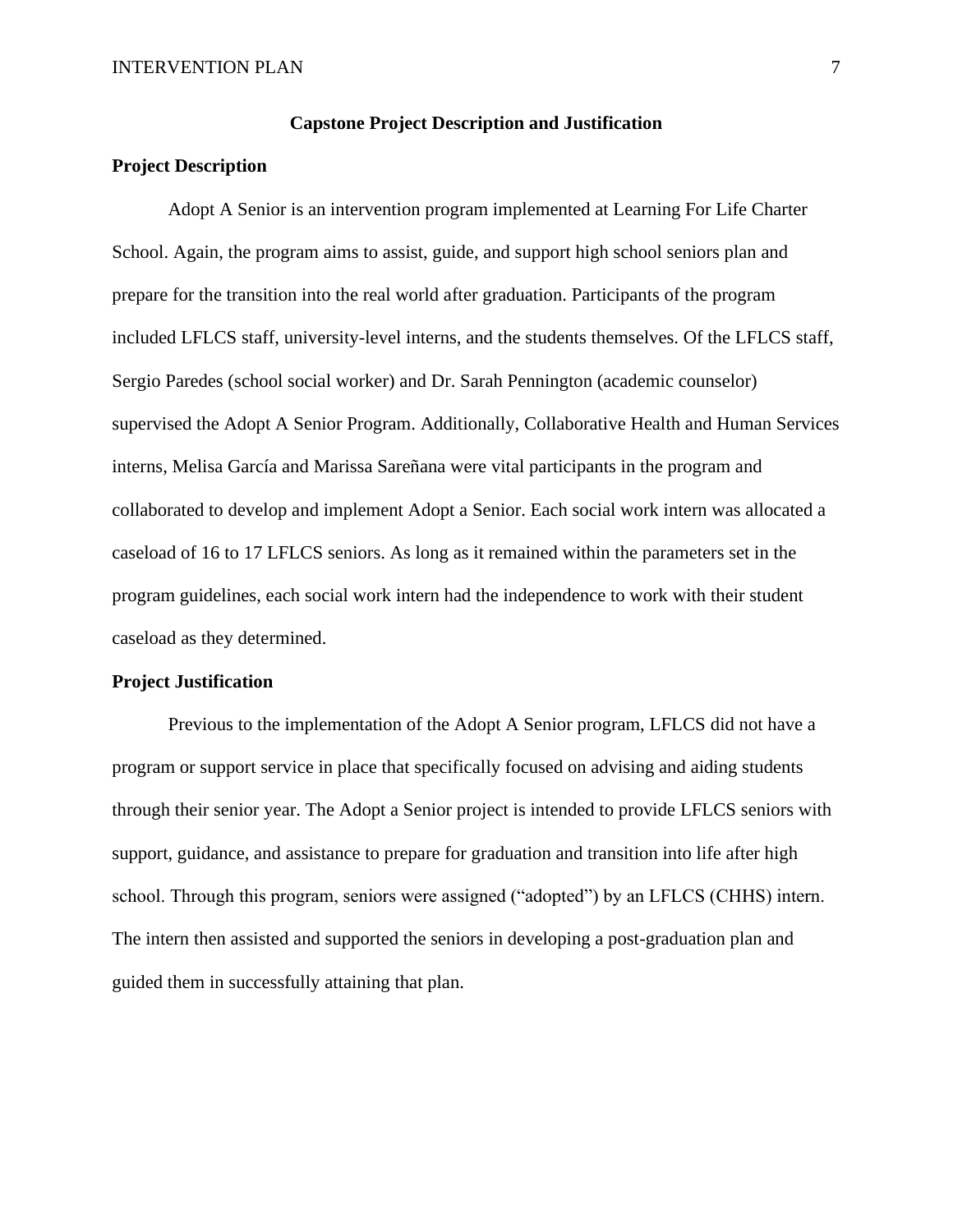#### **Project Implementation**

Project implementation was initiated with two surveys distributed to LFLCS seniors. The first survey, "Post-graduation Plans Survey," focused on ascertaining the students' postgraduation plans, i.e., community college, trade school, four-year university, workforce, or the military. The second survey, "Post-graduation Preparedness Survey," focused on gauging the students' feeling of preparedness for life after high school. Survey results informed the work conducted when meeting with seniors and most of the adjustments made to the program. Their corresponding social work intern sent weekly check-in emails to all LFLCS seniors. Each checkin included: a check-in survey, a link to a Google Sheet to schedule in-person or virtual meetings, and any relevant information for the week. Based on the student's responses, appropriate resources, information, and support were provided to develop and execute the student's individualized post-graduation plan. Lastly, the "Post-graduation Preparedness Survey'' was distributed several times throughout the program. The survey, as mentioned above, served as a periodical benchmark evaluation of the program. The final survey was sent in March of 2022 after the program to gather feedback and gauge program effectiveness.

#### **Assessment Plan**

The expected program outcome was to increase post-graduation preparedness and readiness among high school seniors attending an alternative charter school, LFLCS, by the end of the Spring 2022 semester. By March 15, 2022, at least 50% of LFLCS high school seniors will report improved post-graduation preparedness and readiness. All aspects of the data assessment and evaluation are based on data collected from pre/post surveys distributed to LFLCS seniors periodically throughout the 2021-2022 academic year. All project data will be collected from Google Forms, measured, and evaluated by my capstone collaborators, Melisa Garcia, Marissa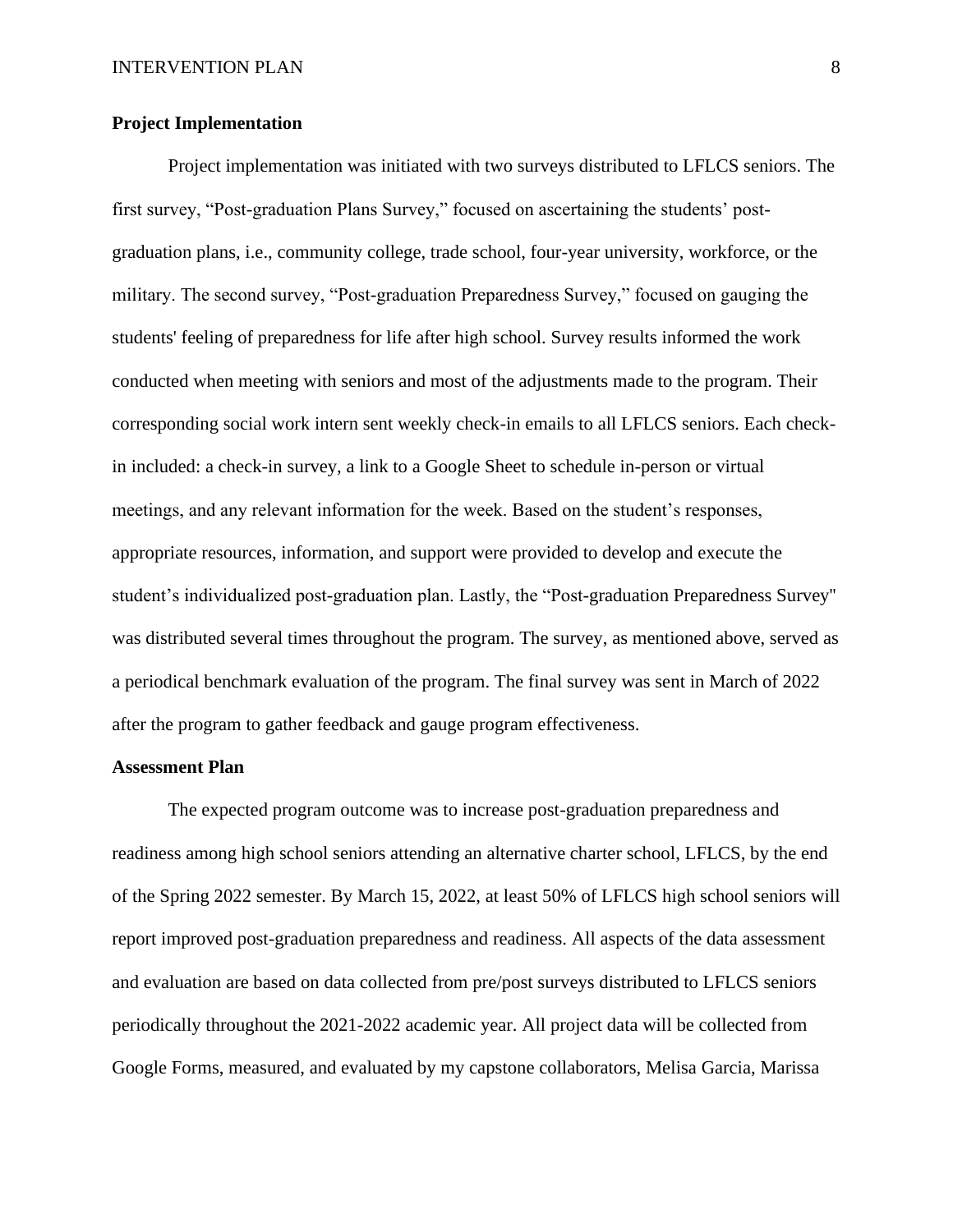Sareñana, and I. Additionally, we social work interns are responsible for the final project evaluation. This effort aims to measure and ascertain the success and efficacy of the capstone project.

#### **Expected Outcomes**

The expected program outcome was to increase post-graduation preparedness and readiness among high school seniors attending an alternative charter school, LFLCS, by the end of the Spring 2022 semester. The objective set for Adopt A Senior was that as of March 15th, 2022, at least 50% of LFLCS high school seniors will participate in the Adopt A Senior Program, and 30% will have identified a post-graduation plan.

#### **Project Results**

In evaluating the data collected from the Adopt A Senior program surveys and other related data, of the 49 seniors attending LFLCS, 23 (46.93%) participated in the program. The figures can be further broken down to 8 (16.33%) students fully participating, 15 (30.61%) students partially participating, and 25 (41.02%) who did not participate. I had 17 LFLCS seniors on my individual caseload results. Of this caseload, 10 (58.8%) participated, and 5 (29.4%) identified a post-graduation plan. Similarly to the overall program results, my individual caseload only met one of the project's expected outcomes. With my caseload, I achieved the expectation of 50% participation; however, I was unable to meet the goal of having 30% of LFCS seniors on my caseload, identifying a post-graduation plan. For a comparative overview of program and caseload data, see **Table 1.** 

#### **Table 1**

#### *Overall Program and Individual Caseload Data*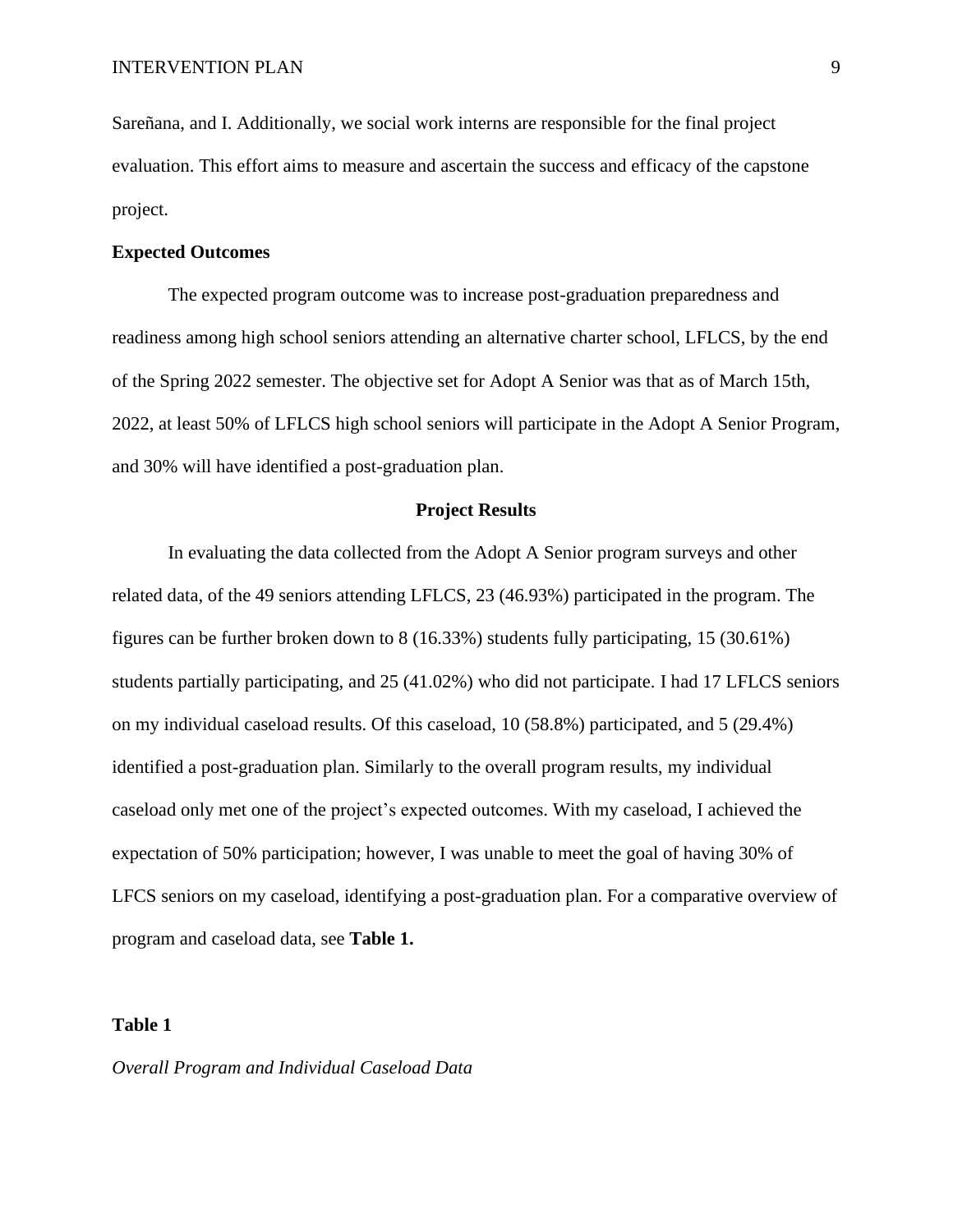|                                  | <b>Overall Program Data</b> | <b>Individual Caseload Data</b> |
|----------------------------------|-----------------------------|---------------------------------|
| <b>Enrolled Seniors</b>          | 50<br>100%                  | 17<br>100%                      |
| <b>Total Participants</b>        | 24<br>48%                   | 10<br>58.8%                     |
| <b>Identified Post-Grad Plan</b> | 18<br>36%                   | 29.4%                           |

#### **Conclusion & Recommendations**

The overall and individual results of the Adopt A Senior program are varied concerning meeting the expected outcomes; however, this does not imply the success or failure of the program. As exemplified in the data, total program participation of 46.93% and 58.8% within my individual caseload, the want to plan for post-secondary life is apparent among LFLCS students. The most significant obstacle to the efficacy of the Adopt a Senior program was student engagement. Recommendations to improve the program include examining additional ways to increase student participation through incentives, community functions, adjusting the program's modality, or any other means of engagement. Further recommendations include increasing teacher involvement due to them having a routine and established communication with students. Utilizing LFLCS teachers could substantially increase student participation due to their regular and frequent interactions with LFLCS's student body. Advertisements such as posters, flyers, and adding a section on the LFLCS website regarding Adopt A Senior are also highly recommended to increase the visibility of the Adopt a Senior program at LFLCS.

#### **Personal Reflection**

Over the past year, the development and implementation of the Adopt A Senior Program have been integral to my growth and development as a Human Services professional. The Adopt A Senior program was developed to address a need at Learning For Life Charter School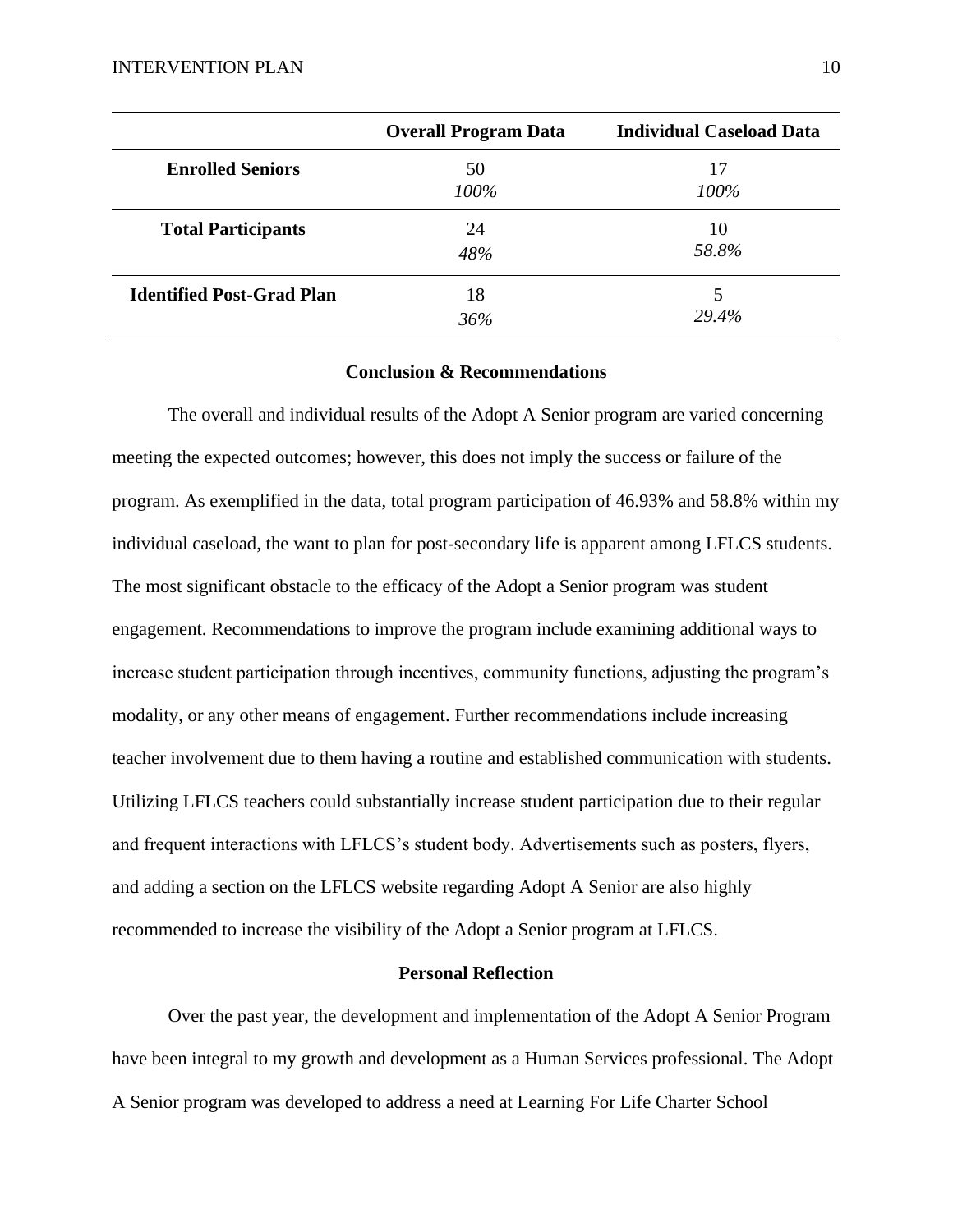regarding the lack of post-graduation preparedness among the seniors attending. In building, creating, and developing the program from the ground up, my capstone collaborators and I provided Learning For Life Charter School with a service that can significantly aid their graduating seniors in their postsecondary success. Additionally, in developing my capstone project, I have acquired the skill of program/project development. Lastly, I learned that I can successfully create an intervention program, implement it, and work with youth to pursue their goals for life after high school.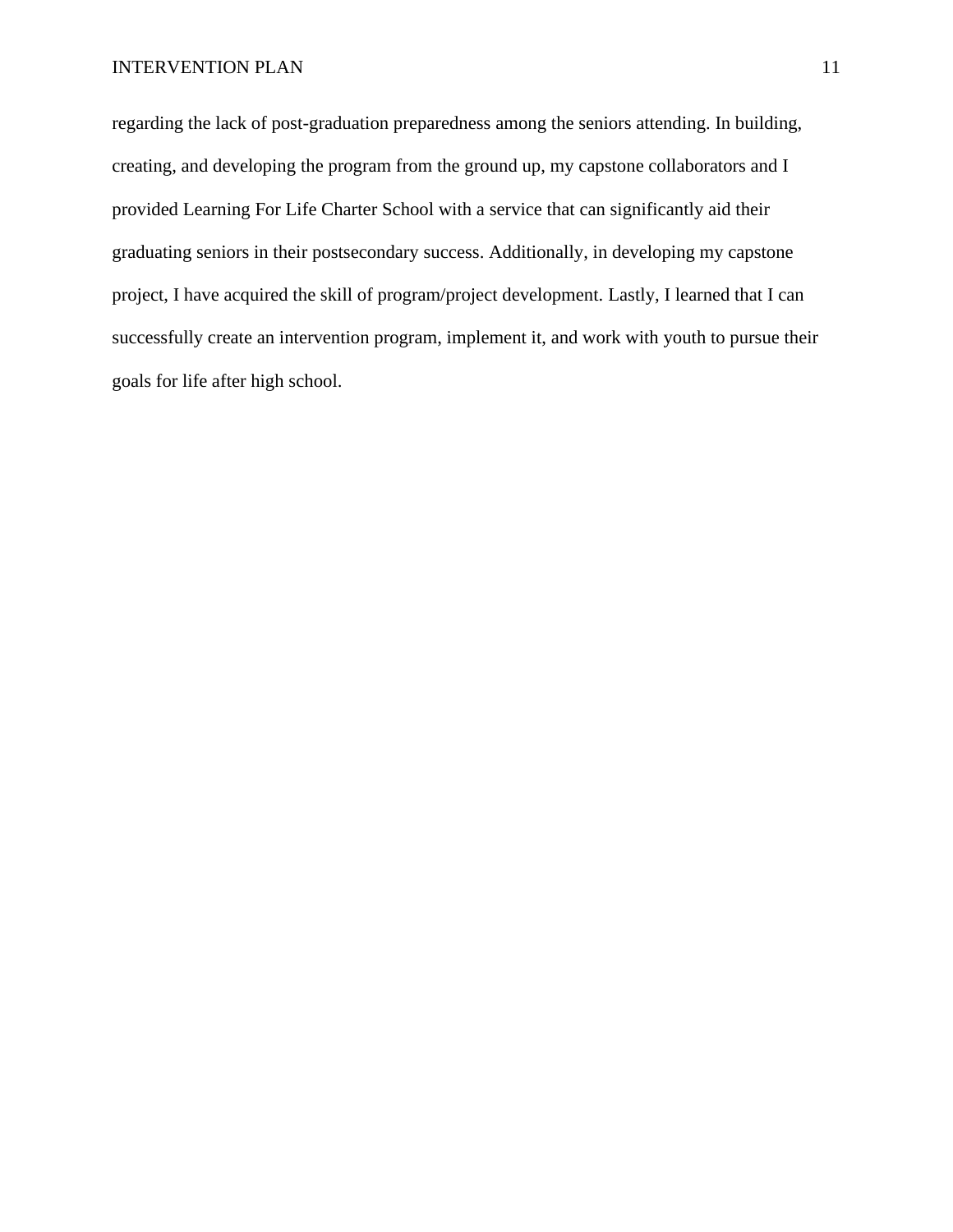#### **References**

Bangser, M. (2008). *Preparing high school students for successful transitions to postsecondary education and employment* [Issue Brief]. National High School Center. https://files.eric.ed.gov/fulltext/ED502596.pdf

California Department of Education. (n.d.). *2020-21 four-year adjusted cohort* 

*graduation rate: Learning for life charter school report (27-66092-2730240).* DataQuest

CA Dept. of Education*.* 

[https://dq.cde.ca.gov/dataquest/dqcensus/CohRate.aspx?agglevel=school&year=2020-](https://dq.cde.ca.gov/dataquest/dqcensus/CohRate.aspx?agglevel=school&year=2020-21&cds=27660922730240) [21&cds=27660922730240](https://dq.cde.ca.gov/dataquest/dqcensus/CohRate.aspx?agglevel=school&year=2020-21&cds=27660922730240)

 Christle, C.A., Jolivette, K., & Nelson, C.M. (2007). School characteristics related to high school dropout rates. *Remedial and Special Education. 28(6), 325–339.* 

<https://doi.org/10.1177/07419325070280060201>

 Gabe, T., Abel, J.R., & Florida, R. (2019). Can workers in low-end occupations climb the job ladder? *Economic Development Quarterly, 33*(2), 92–106.

<https://doi.org/10.1177/0891242419838324>

Learning for Life Charter School. (2021). *Local control and accountability plan.* 

*<https://lflcs.org/wp-content/uploads/2021/06/LFLCS-LCAP-2021-22-V2.pdf>*

Learning for Life Charter School. (2020, October 29). *One-year tactical plan.* 

[https://lflcs.org/wp-content/uploads/2021/06/LFLCS-One-Year-Tactical-Plan-2020-21-](https://lflcs.org/wp-content/uploads/2021/06/LFLCS-One-Year-Tactical-Plan-2020-21-V2.pdf)

[V2.pdf](https://lflcs.org/wp-content/uploads/2021/06/LFLCS-One-Year-Tactical-Plan-2020-21-V2.pdf)

Learning for Life Charter School (n.d. -a). *About.<https://lflcs.org/about>*

Learning for Life Charter School. (n.d. -b). *Support.* <https://lflcs.org/support>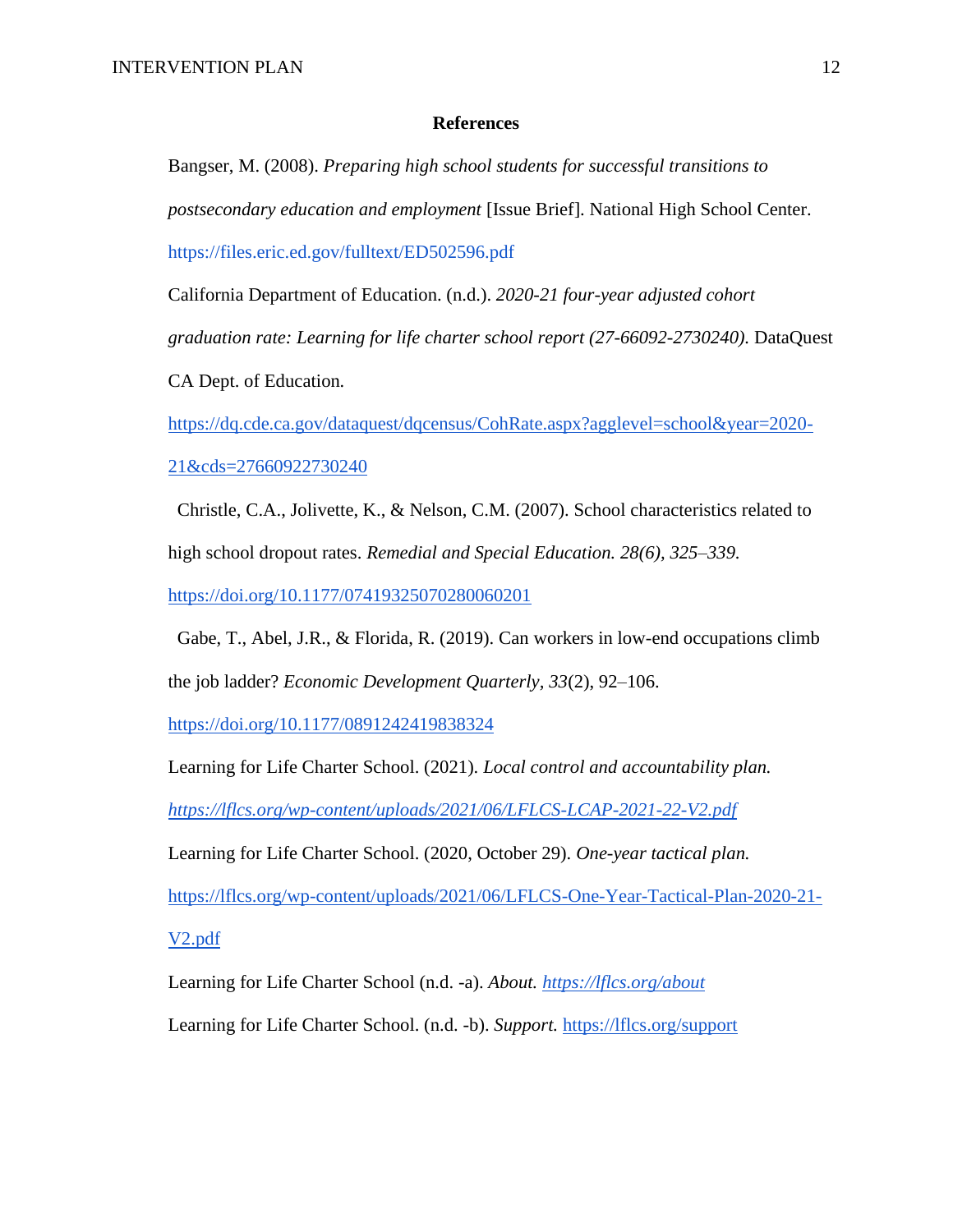Wyatt, J., Smith, K., & Proestler, N. (2014). *The benefits of early engagement in the college-preparation process: Implications for practitioners*. (Report No. 2014-1). College Board. https://files.eric.ed.gov/fulltext/ED556463.pdf

Torpey, E. (2021, June). *Education pays, 2020*. *Career Outlook.* U.S. Bureau of Labor

Statistics. [https://www.bls.gov/careeroutlook/2021/data-on-display/education-](https://www.bls.gov/careeroutlook/2021/data-on-display/education-pays.htm#:~:text=For%20example%2C%20workers%20with%20a,was%20a%20high%20school%20diploma)

[pays.htm#:~:text=For%20example%2C%20workers%20with%20a,was%20a%20high%2](https://www.bls.gov/careeroutlook/2021/data-on-display/education-pays.htm#:~:text=For%20example%2C%20workers%20with%20a,was%20a%20high%20school%20diploma) [0school%20diploma.](https://www.bls.gov/careeroutlook/2021/data-on-display/education-pays.htm#:~:text=For%20example%2C%20workers%20with%20a,was%20a%20high%20school%20diploma)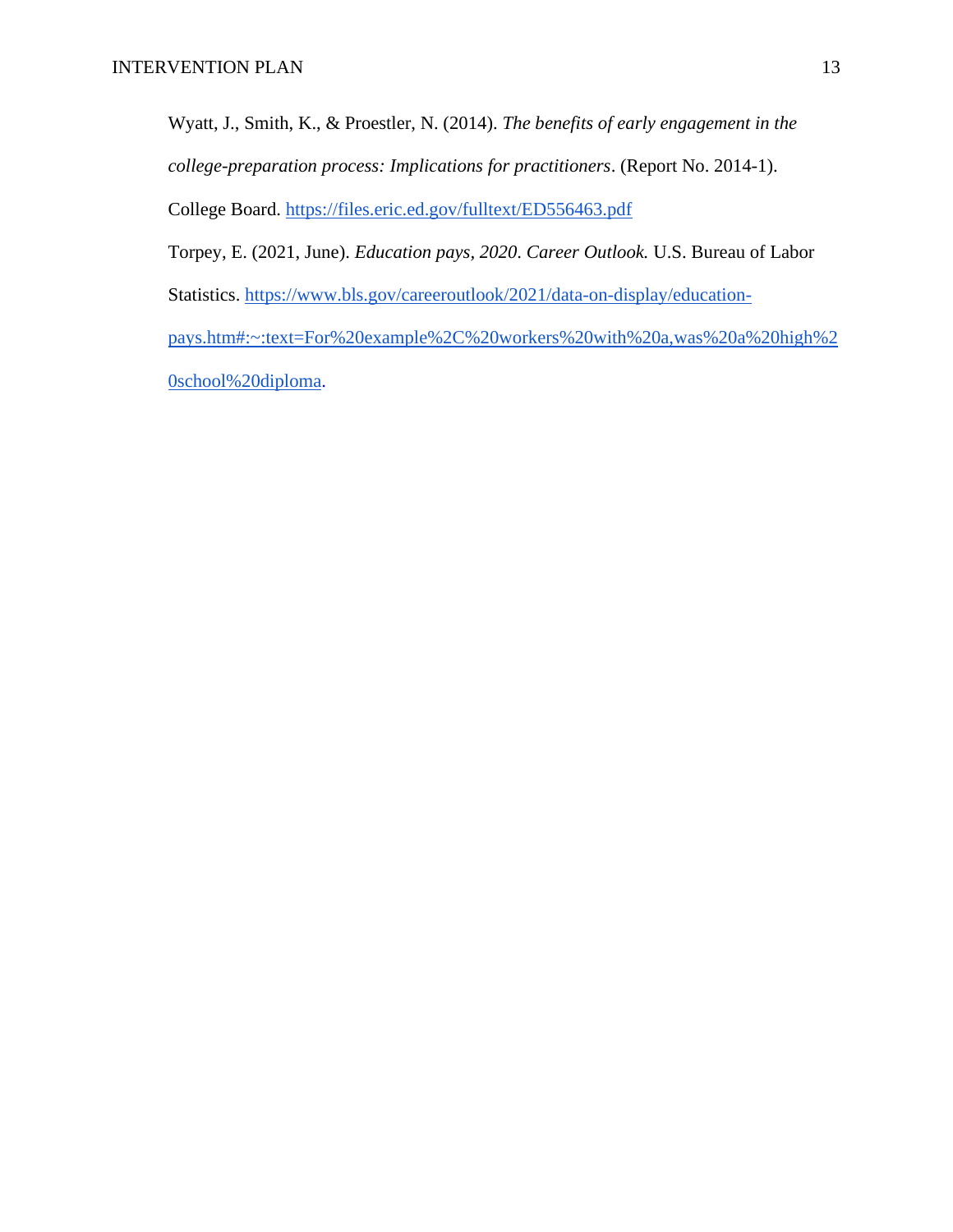## **Appendix A**

### **Scope of Work**

| <b>Adopt a Senior</b>                       | <b>Tiana Gonzalez</b>              |                                                                                   |                                            |                                            |
|---------------------------------------------|------------------------------------|-----------------------------------------------------------------------------------|--------------------------------------------|--------------------------------------------|
| <b>Task</b>                                 | <b>Timeline</b>                    | <b>Parties</b><br><b>Involved</b>                                                 | <b>Materials/Services</b><br><b>Needed</b> | <b>Completed Product</b>                   |
| Select Capstone Project                     | Aug. 2021                          | Tiana G.,<br>Marissa S.,<br>Melisa G.,<br>Sergio P.,<br>Kenneth L.E.,<br>Sarah P. | n/a                                        | <b>Adopt A Senior</b>                      |
| Plan and Develop<br><b>Capstone Project</b> | Sept.<br>2021                      | Tiana G.,<br>Marissa S.,<br>Melisa G.,<br>Sergio P.,<br>Sarah P.                  | n/a                                        | Developed document with<br>program outline |
| Develop Pre-program<br>Survey               | Sept.<br>2021                      | Tiana G.,<br>Marissa S.,<br>Melisa G.,<br>Sergio P.,<br>Sarah P.                  | Google Forms                               | <b>Student Post-Graduation</b><br>Survey   |
| Develop Weekly Check-<br>in Survey          | Sept.<br>2021                      | Tiana G.,<br>Marissa S.,<br>Melisa G.,<br>Sergio P.,<br>Sarah P.                  | Google Forms                               | Weekly Student Check-in                    |
| Develop Weekly Check-<br>In Email           | Sept.<br>2021                      | Tiana G.,<br>Marissa S.,<br>Melisa G.,<br>Sergio P.,<br>Sarah P.                  | Gmail                                      | Weekly Check-in Email                      |
| Develop Adopt A Senior<br>Procedure Guide   | Sept.<br>2021                      | Tiana G.,<br>Marissa S.,<br>Melisa G.                                             | Google Docs                                | <b>Adopt A Senior Procedure</b><br>Guide   |
| Project Implementation                      | Sept.<br>$2021 -$<br>March<br>2022 | Tiana G.,<br>Marissa S.,<br>Melisa G.,<br>Sergio P.,<br>Sarah P.                  | n/a                                        | <b>Adopt A Senior</b>                      |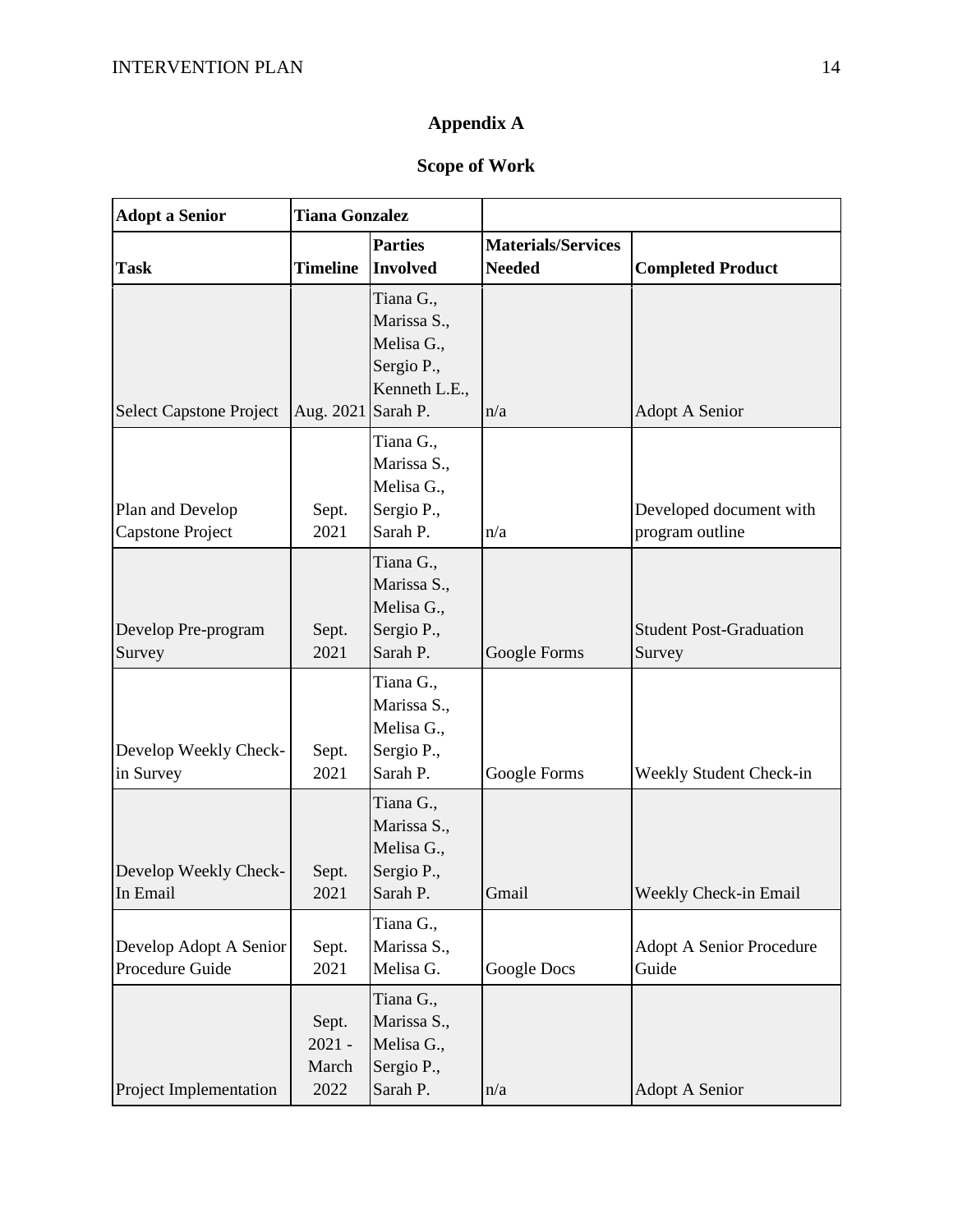| Participate in<br><b>Supervision Updates</b>                                                                                       | Jan. 2022<br>- March<br>2022       | Tiana G.,<br>Marissa S.,<br>Melisa G.,<br>Sergio P.,<br>Sarah P. | n/a          |                                        |
|------------------------------------------------------------------------------------------------------------------------------------|------------------------------------|------------------------------------------------------------------|--------------|----------------------------------------|
| Conduct Weekly Check-<br>ins Student Caseload                                                                                      | Sept.<br>$2021 -$<br>March<br>2022 | Tiana G.,<br>Marissa S.,<br>Melisa G.                            | Google Forms | <b>Adopt A Senior Progress</b><br>Data |
| Meet with LFL Seniors<br>to Create Post-<br>graduation Plan                                                                        | Sept.<br>$2021 -$<br>March<br>2022 | Tiana G.,<br>Marissa S.,<br>Melisa G.,<br>Sarah P.               | n/a          | <b>Student Post-graduation Plan</b>    |
| <b>Conduct Research and</b><br>Deliver Resources to<br><b>Student Caseload</b><br>Accordingly                                      | Sept.<br>$2021 -$<br>March<br>2022 | Tiana G.,<br>Marissa S.,<br>Melisa G.                            | n/a          | <b>Student Post-graduation Plan</b>    |
| Assist with Job Search,<br>College Applications,<br>Resume Building,<br>FAFSA Applications,<br><b>Personal Statement</b><br>Review | Sept.<br>$2021 -$<br>March<br>2022 | Tiana G.,<br>Marissa S.,<br>Melisa G.,                           | n/a          | <b>Student Post-graduation Plan</b>    |
| <b>Check Weekly Survey</b><br><b>Responses and Respond</b><br>Accordingly                                                          | Sept.<br>$2021 -$<br>March<br>2022 | Tiana G.,<br>Marissa S.,<br>Melisa G.                            | n/a          | <b>Student Post-graduation Plan</b>    |
| <b>Benchmark Evaluation</b>                                                                                                        | Oct. 2021                          | Tiana G.,<br>Marissa S.<br>Melisa G.,<br>Sergio P.,<br>Sarah P.  | n/a          | <b>Adopt A Senior Progress</b><br>Data |
| <b>Benchmark Evaluation</b>                                                                                                        | Dec. 2021                          | Tiana G.,<br>Marissa S.,<br>Melisa G.,<br>Sergio P.,<br>Sarah P. | n/a          | <b>Adopt A Senior Progress</b><br>Data |
| <b>Benchmark Evaluation</b>                                                                                                        | Feb. 2022                          | Tiana G.,<br>Marissa S.,<br>Melisa G.,<br>Sergio P.,             | n/a          | <b>Adopt A Senior Progress</b><br>Data |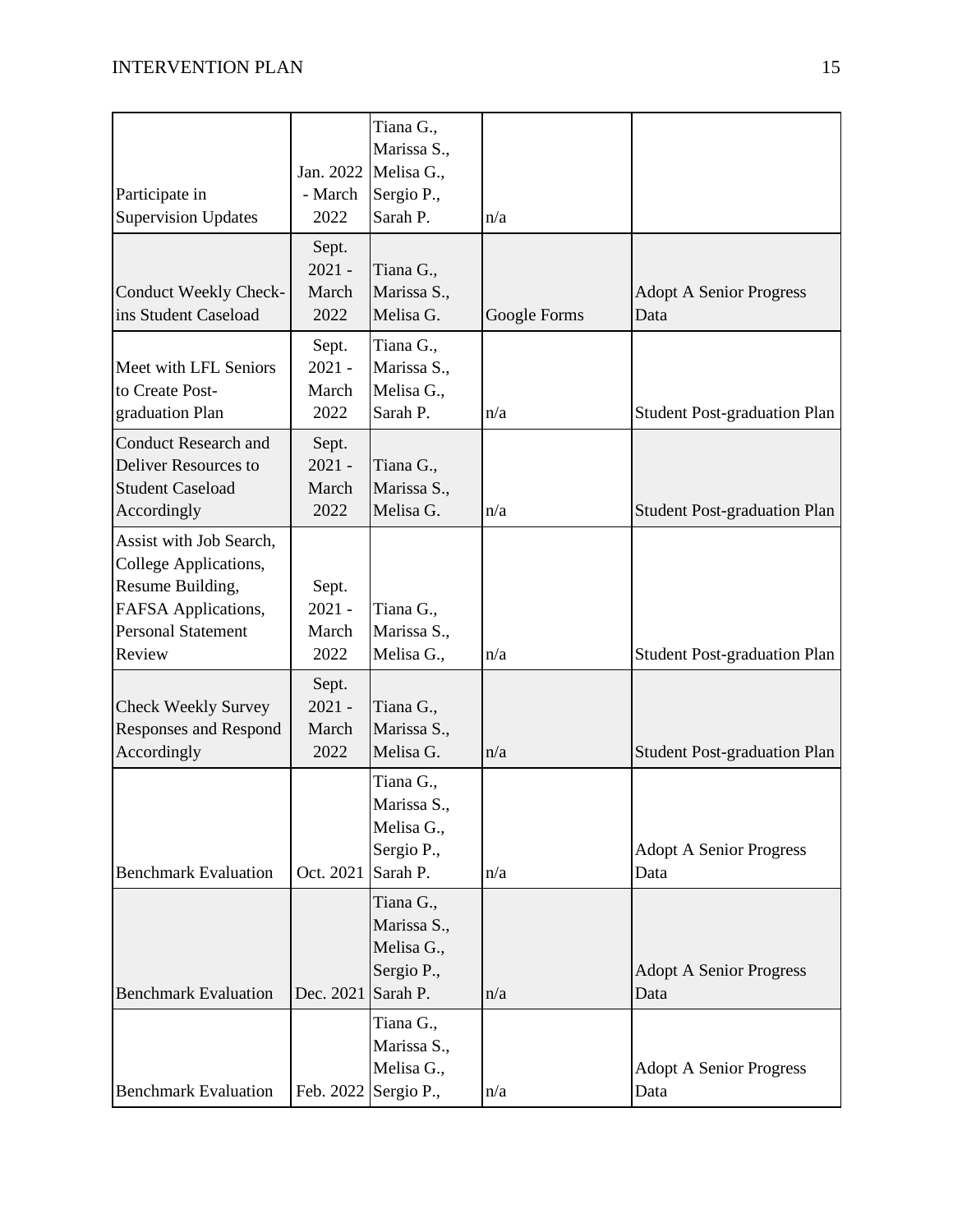|                                                                                           |                          | Sarah P.                                                         |                                   |                                        |
|-------------------------------------------------------------------------------------------|--------------------------|------------------------------------------------------------------|-----------------------------------|----------------------------------------|
|                                                                                           |                          |                                                                  |                                   |                                        |
| Develop Post-program<br>Survey                                                            | Oct. 2021                | Tiana G.,<br>Marissa S.,<br>Melisa G.,<br>Sergio P.,<br>Sarah P. | Google Forms                      | <b>Adopt A Senior Progress</b><br>Data |
| Analyze and Compare<br>Data (Pre Surveys, Post<br>Surveys and Weekly<br>Check-in Surveys) | March -<br>April<br>2022 | Tiana G.,<br>Marissa S.,<br>Melisa G.                            | Google Forms and<br>Google Sheets | <b>Adopt A Senior Progress</b><br>Data |
| <b>Final Project Evaluation</b>                                                           | March -<br>April<br>2022 | Tiana G.,<br>Marissa S.,<br>Melisa G.,<br>Sergio P.,<br>Sarah P. | n/a                               | <b>Capstone Report</b>                 |
| <b>Report Project Finding</b>                                                             | May 2022 Melisa G.       | Tiana G.,<br>Marissa S.,                                         | n/a                               | <b>Capstone Presentation</b>           |

## **Appendix B**

### **Implementation Timeline**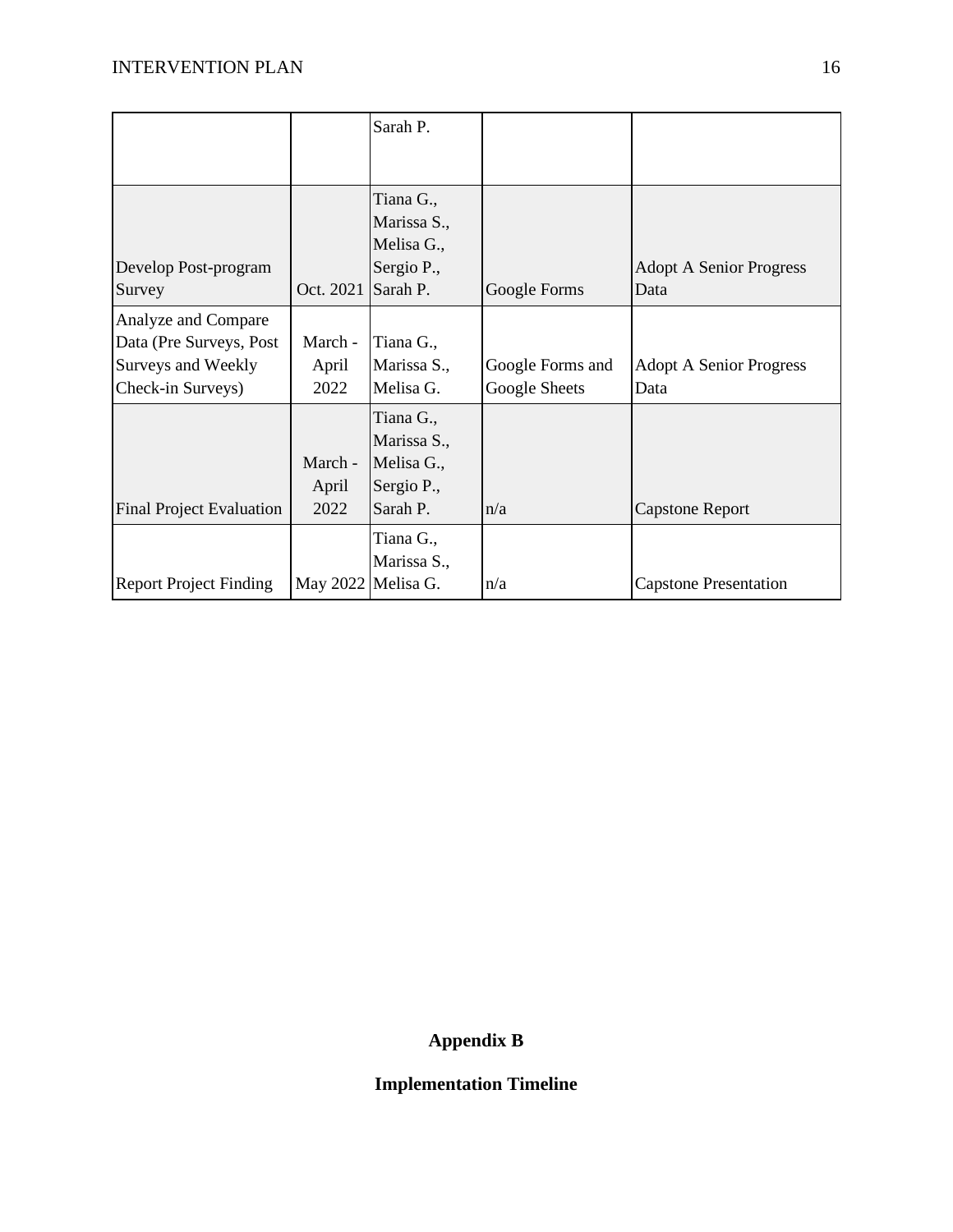|                                                                           |               | <b>Fall 2021</b> |                           |                 |                 |
|---------------------------------------------------------------------------|---------------|------------------|---------------------------|-----------------|-----------------|
| Activity                                                                  | <b>AUGUST</b> | <b>SEPTEMBER</b> | <b>OCTOBER</b>            | <b>NOVEMBER</b> | <b>DECEMBER</b> |
| <b>Select Capstone</b><br>Project                                         | X             |                  |                           |                 |                 |
| Plan and<br>Develop<br>Capstone<br>Project                                |               | X                |                           |                 |                 |
| Develop Pre-<br>program<br>Survey                                         |               | $\mathbf X$      |                           |                 |                 |
| Develop<br>Weekly Check-<br>in Survey                                     |               | X                |                           |                 |                 |
| Develop<br>Weekly Check-<br>In Email                                      |               | X                |                           |                 |                 |
| Develop Adopt<br>A Senior<br>Procedure<br>Guide                           |               | $\mathbf X$      |                           |                 |                 |
| Project<br>Implementation                                                 |               |                  | $\mathbf X$               | X               | X               |
| Conduct<br>Weekly Check-<br>ins Student<br>Caseload                       |               |                  | $\boldsymbol{\mathrm{X}}$ | X               | $\mathbf X$     |
| Meet with LFL<br>Seniors to<br>Create Post-<br>graduation Plan            |               |                  | $\mathbf X$               | X               | $\mathbf X$     |
| Conduct<br>Research and<br>Deliver<br>Resources to<br>Student<br>Caseload |               |                  | $\mathbf X$               | $\mathbf X$     | $\mathbf X$     |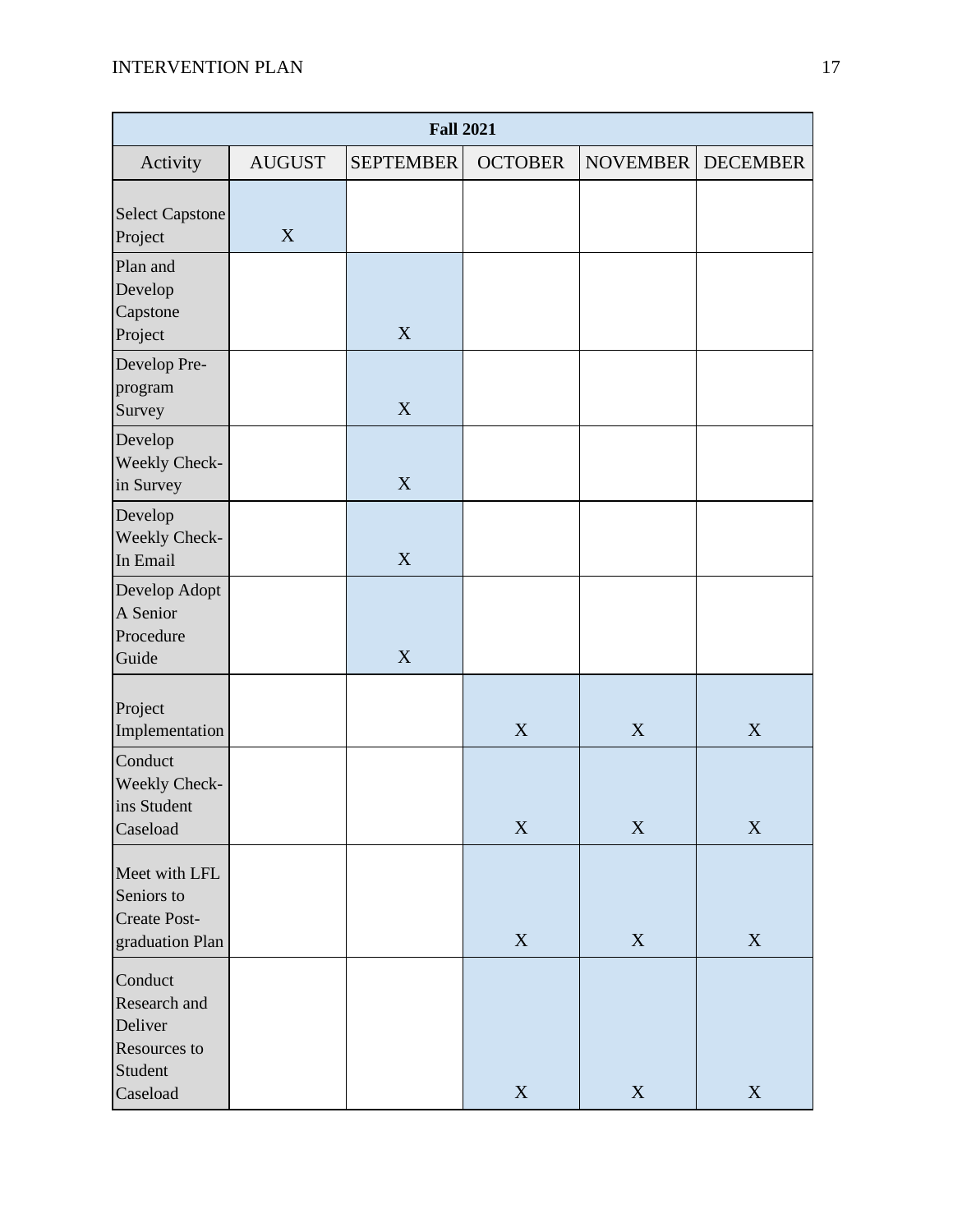| Accordingly      |  |             |   |             |
|------------------|--|-------------|---|-------------|
|                  |  |             |   |             |
|                  |  |             |   |             |
|                  |  |             |   |             |
|                  |  |             |   |             |
| Assist with Job  |  |             |   |             |
| Search, College  |  |             |   |             |
| Applications,    |  |             |   |             |
| Resume           |  |             |   |             |
| Building,        |  |             |   |             |
| <b>FAFSA</b>     |  |             |   |             |
| Applications,    |  |             |   |             |
| Personal         |  |             |   |             |
| Statement        |  |             |   |             |
| Review           |  | X           | X | X           |
| Check Weekly     |  |             |   |             |
| Survey           |  |             |   |             |
| Responses and    |  |             |   |             |
| Respond          |  |             |   |             |
| Accordingly      |  | $\mathbf X$ | X | X           |
| <b>Benchmark</b> |  |             |   |             |
| Evaluation #1    |  | $\mathbf X$ |   |             |
| <b>Benchmark</b> |  |             |   |             |
| Evaluation #2    |  |             |   | $\mathbf X$ |

|                                          |                |                 | Spring 2022  |              |            |
|------------------------------------------|----------------|-----------------|--------------|--------------|------------|
| Activity                                 | <b>JANUARY</b> | <b>FEBRUARY</b> | <b>MARCH</b> | <b>APRIL</b> | <b>MAY</b> |
| Participate in<br>Supervision<br>Updates |                |                 |              |              |            |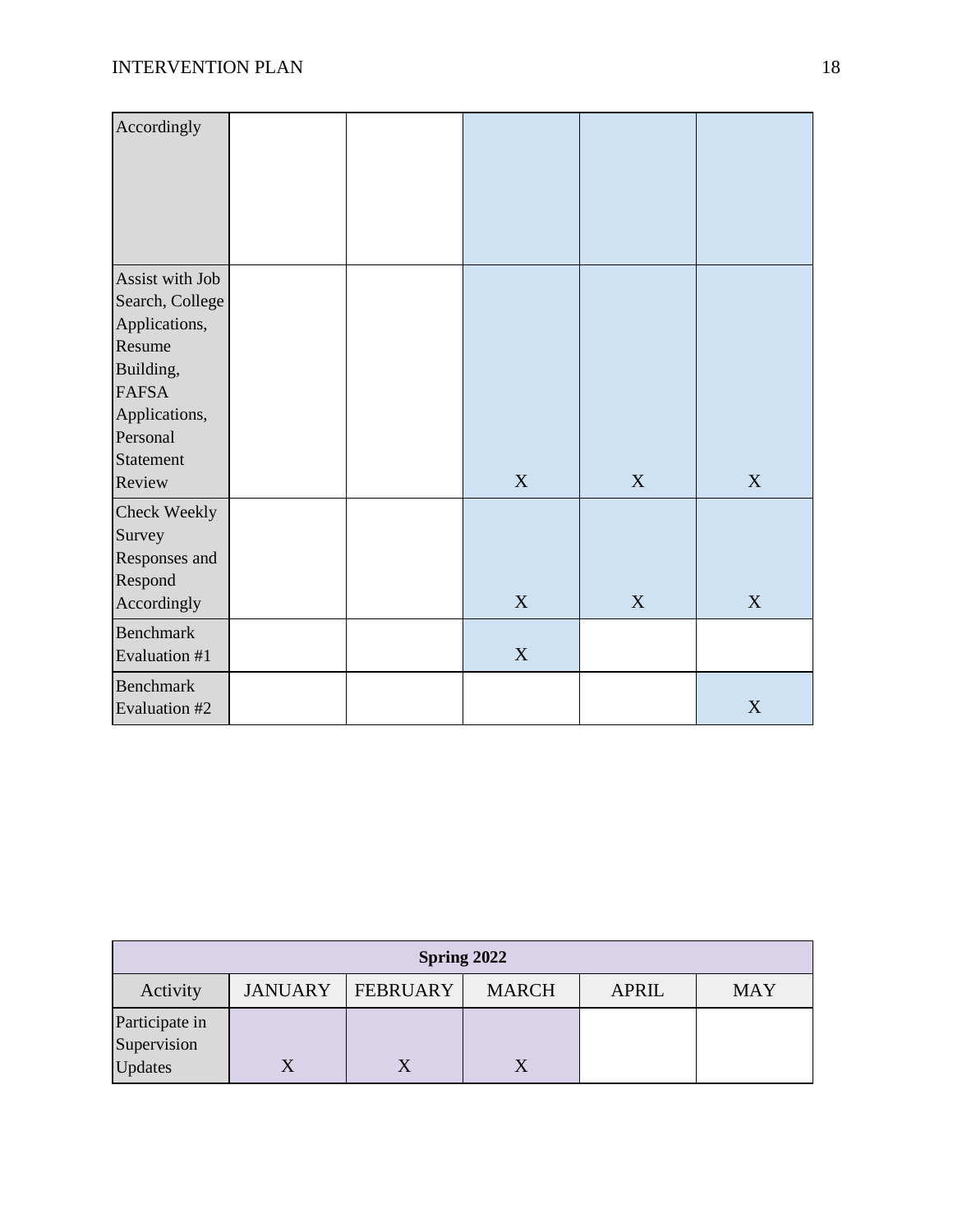| Conduct<br>Weekly Check-<br>ins Student<br>Caseload                                                                                            | X           | X                         |  |
|------------------------------------------------------------------------------------------------------------------------------------------------|-------------|---------------------------|--|
| Meet with LFL<br>Seniors to<br><b>Create Post-</b><br>graduation Plan                                                                          | X           | $\mathbf X$               |  |
| Conduct<br>Research and<br>Deliver<br>Resources to<br>Student<br>Caseload<br>Accordingly                                                       | X           | X                         |  |
| Assist with Job<br>Search, College<br>Applications,<br>Resume<br>Building,<br><b>FAFSA</b><br>Applications,<br>Personal<br>Statement<br>Review | X           | X                         |  |
| Check Weekly<br>Survey<br>Responses and<br>Respond<br>Accordingly                                                                              | $\mathbf X$ | $\mathbf X$               |  |
| <b>Benchmark</b><br>Evaluation #3                                                                                                              | $\mathbf X$ |                           |  |
| Analyze and<br>Compare Data<br>(Pre Surveys,<br>Post Surveys<br>and Weekly<br>Check-in<br>Surveys)                                             |             | $\mathbf X$               |  |
| <b>Final Project</b><br>Evaluation                                                                                                             |             | $\boldsymbol{\mathrm{X}}$ |  |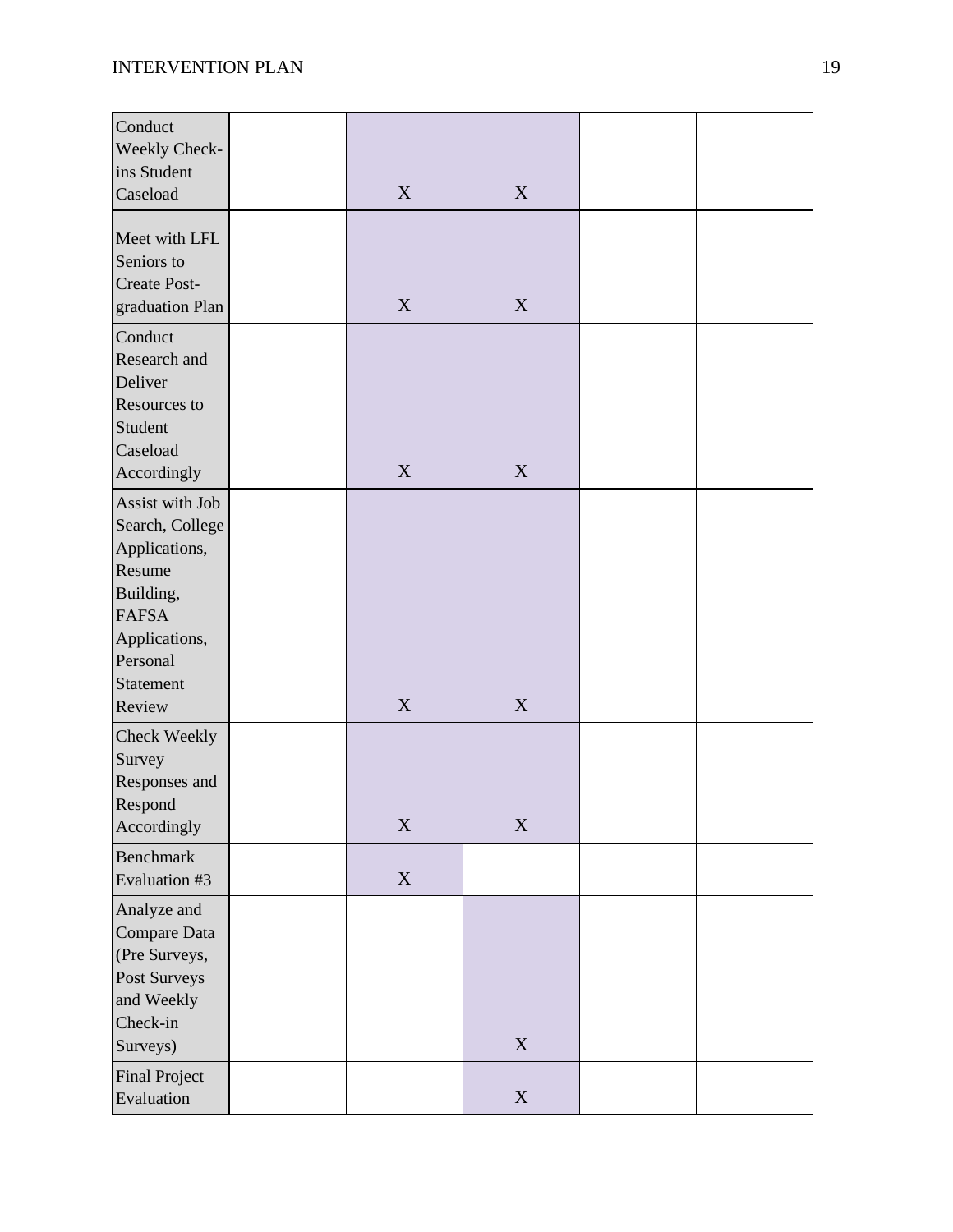| <b>Report Project</b> |  |  |  |
|-----------------------|--|--|--|
| Finding               |  |  |  |

**Appendix C**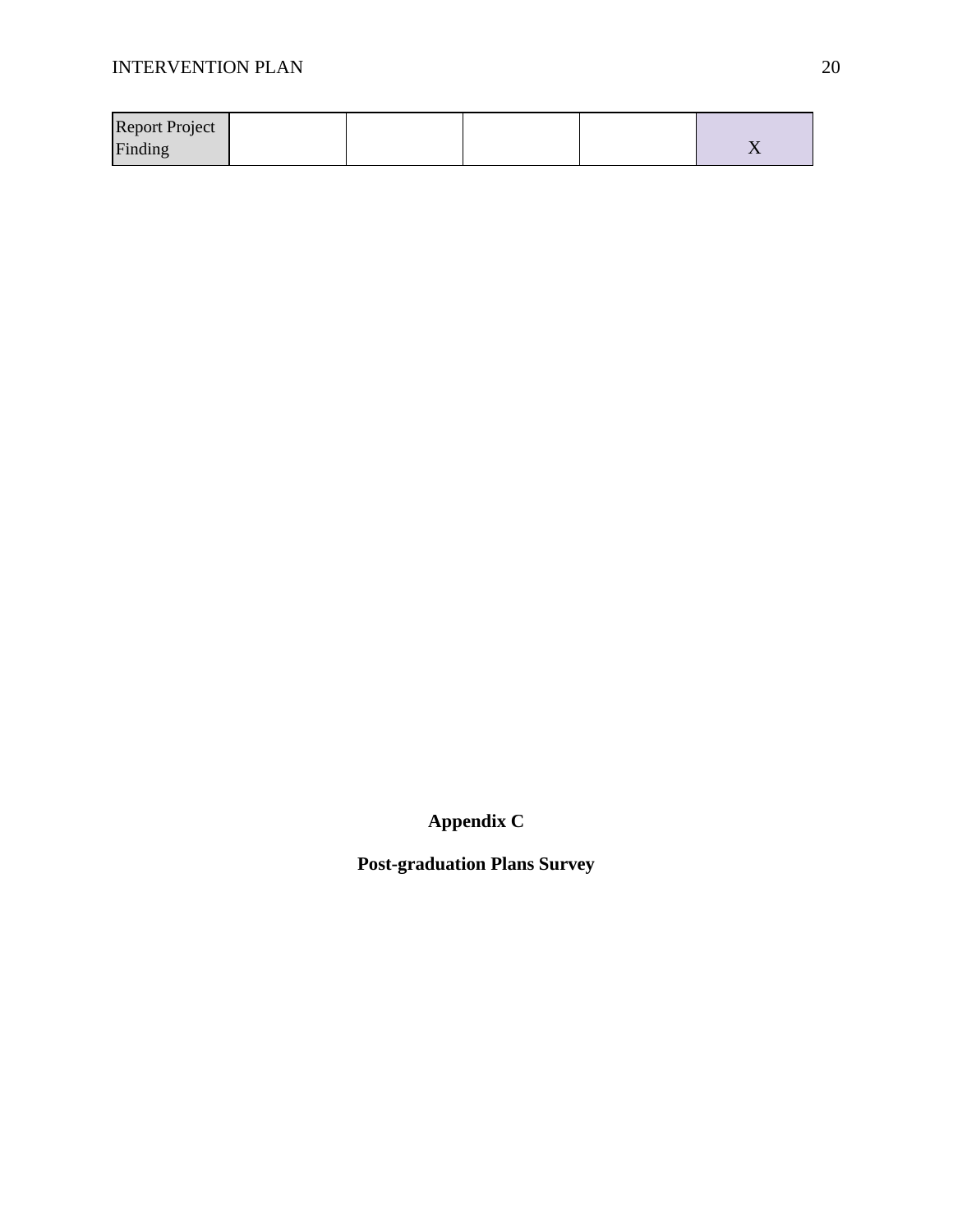### **INTERVENTION PLAN** 21

| <b>Post Graduation Plans</b>                                                                                                                                                                                   |
|----------------------------------------------------------------------------------------------------------------------------------------------------------------------------------------------------------------|
| Hi seniors!                                                                                                                                                                                                    |
| Congratulations on nearing graduation! This survey is intended to gauge post-graduation<br>plans, and provide information, resources, and support, if needed. Please take a moment to<br>complete this survey. |
| - Your LFLCS Interns @                                                                                                                                                                                         |
| melisag@lflcs.org Switch account<br>⊙<br>* Required                                                                                                                                                            |
| Email *                                                                                                                                                                                                        |
| Your email                                                                                                                                                                                                     |
| What are your general interests? (e.g. hobbies, sports, movies, music, etc.) *<br>Your answer                                                                                                                  |
| What are your academic interests? (e.g. favorite school subject). Please select all<br>that apply. If you select "other", provide a brief explanation. *                                                       |
| Math                                                                                                                                                                                                           |
| English                                                                                                                                                                                                        |
| Science<br><b>History/Social Studies</b>                                                                                                                                                                       |
| Other:                                                                                                                                                                                                         |
|                                                                                                                                                                                                                |
| Do you have plans for after graduation? *                                                                                                                                                                      |
| Yes                                                                                                                                                                                                            |
| No                                                                                                                                                                                                             |
|                                                                                                                                                                                                                |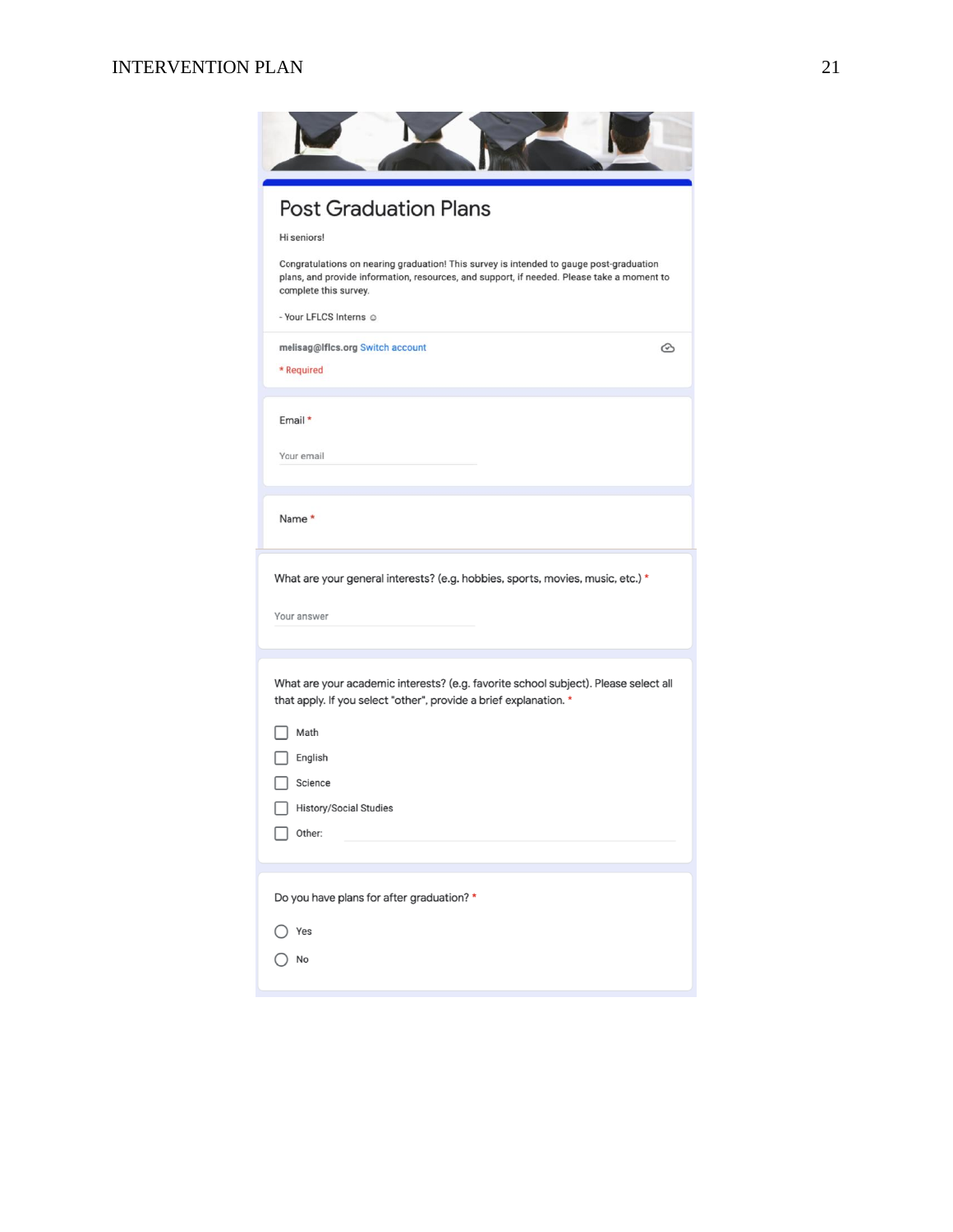### INTERVENTION PLAN 22

| If yes, select the option that best describes your plans? If you select "other",                                                |
|---------------------------------------------------------------------------------------------------------------------------------|
| provide a brief description.                                                                                                    |
| 4-year College/University                                                                                                       |
| <b>Community College</b>                                                                                                        |
| Trade School                                                                                                                    |
| Work Force                                                                                                                      |
| Military                                                                                                                        |
| Other:                                                                                                                          |
|                                                                                                                                 |
| Are you interested in receiving information and resources to help develop a post-<br>graduation plan that best works for you? * |
| Yes                                                                                                                             |
| No                                                                                                                              |
| Maybe                                                                                                                           |
| Would you like to learn about how to qualify for free money to help pay for                                                     |
| college or trade school?*                                                                                                       |
| Yes                                                                                                                             |
| No                                                                                                                              |
| Maybe                                                                                                                           |
| Would you be interested in any of the following senior activities? If you select                                                |
| other, please provide a brief explanation. *                                                                                    |
| <b>College Campus Tours</b>                                                                                                     |
| Help with college applications                                                                                                  |
| Help completing FAFSA                                                                                                           |
|                                                                                                                                 |
| How to write a resume<br>How to fill out a job application                                                                      |

**Appendix C**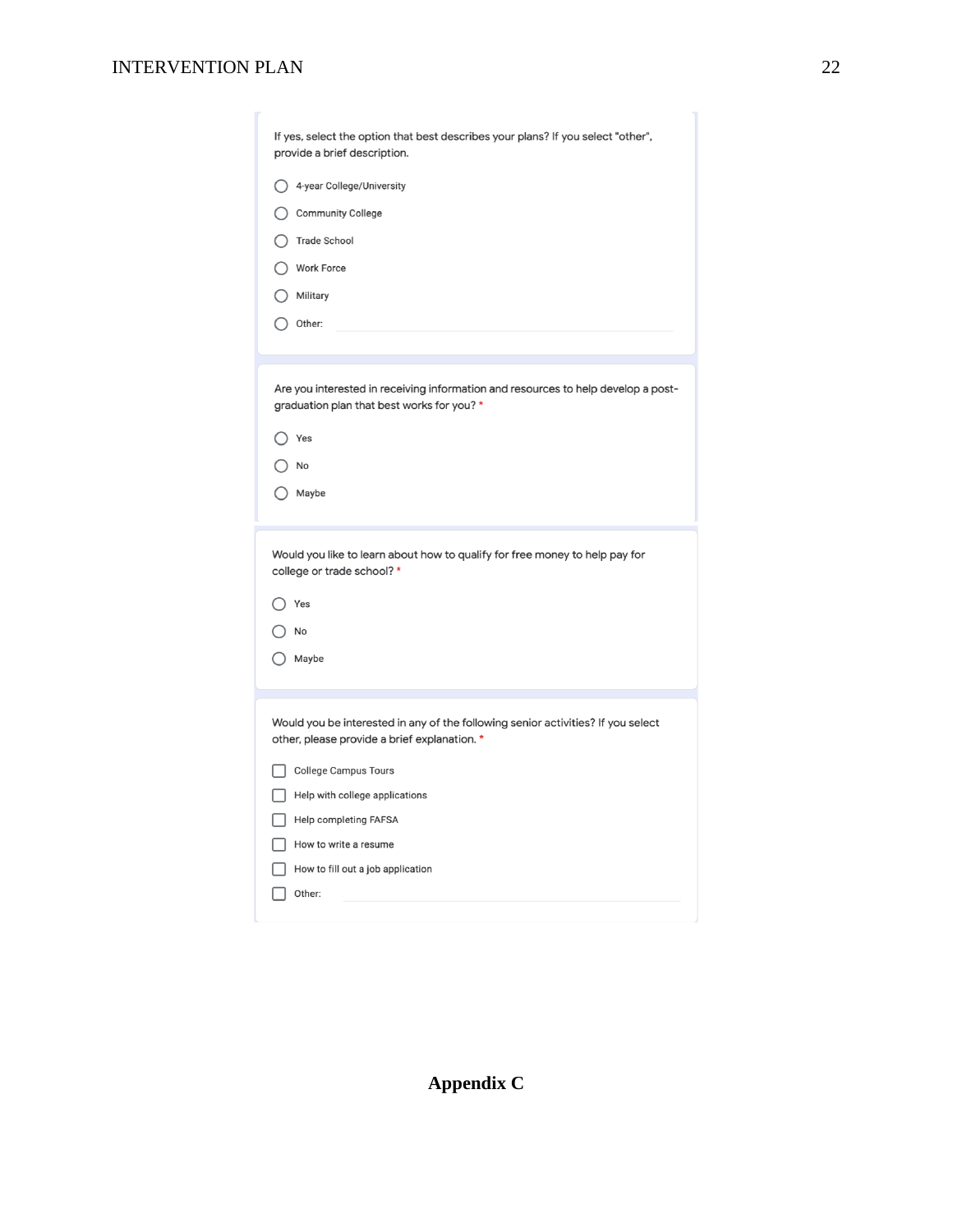#### **Post-graduation Preparedness Survey**



## **Post-graduation Preparedness**

Hi Seniors!

This survey is intended to gauge your feelings of preparedness for life after high school and graduation. Please take a moment to complete each question.

Completion of this survey will help LFLCS interns improve and inform the Adopt a Senior program which doubles as a capstone for CSUMB. We appreciate your assistance in completing this survey!

If you have any questions, please do not hesitate to reach out.

Thank you,

Melisa: melisag@lflcs.org Tiana: tianag@lflcs.org Marissa: marissas@lflcs.org

\*\* All surveys and responses are confidential \*\*

Name (First and Last) \*

Your answer

Do you feel prepared or ready for life after high school/graduation? \*

 $\bigcirc$  Yes

 $\bigcap$  No

How do you feel about the transition from high school to "the real world" after graduation? (e.g. scared, excited, confused, nervous, etc). \*

Your answer

Do you feel your family has prepared you for life after high school/graduation? \*

 $\bigcirc$  Yes

 $\bigcap$  No